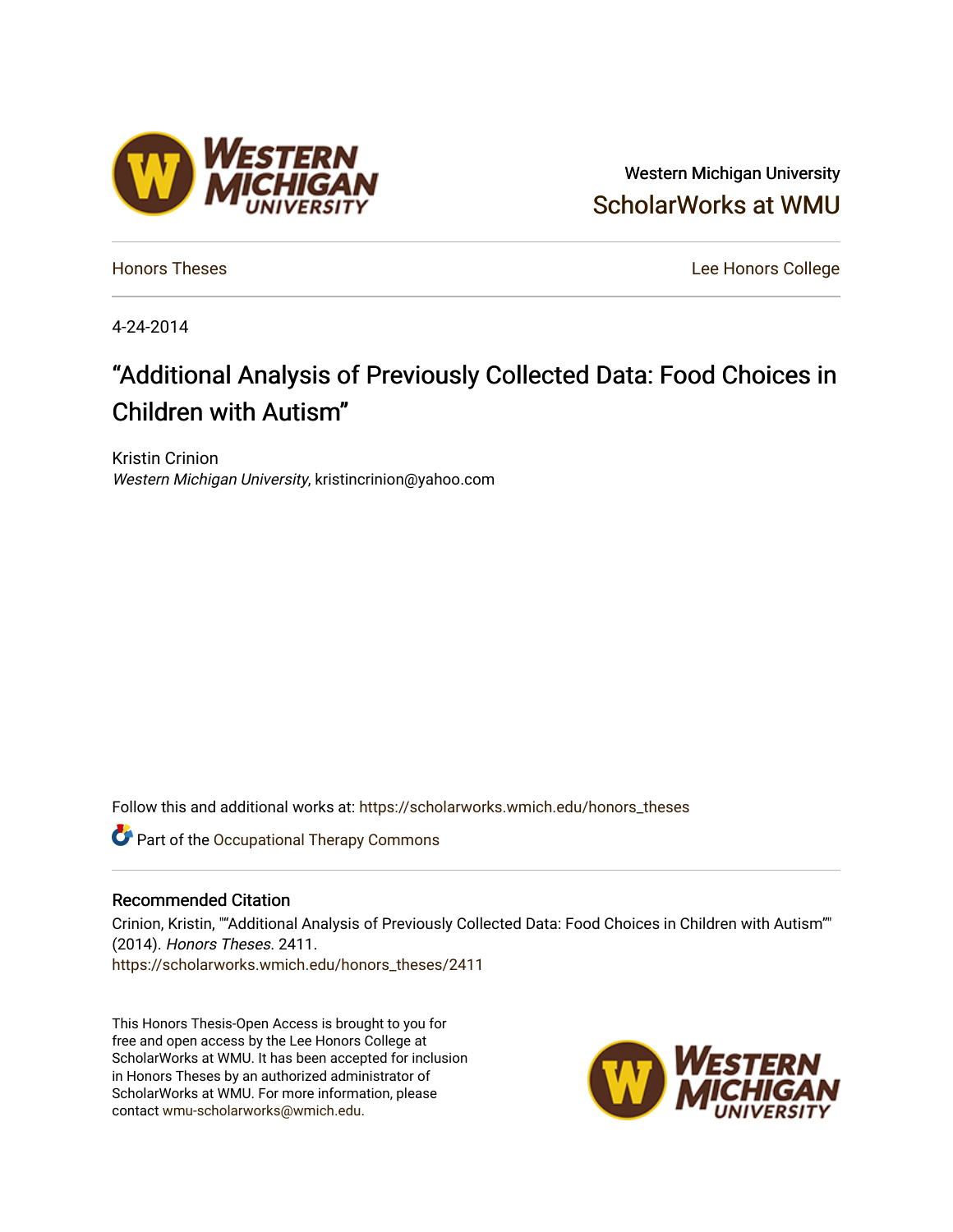Additional Analysis of Previously Collected Data: Food Choices of Children with Autism

Kristin Crinion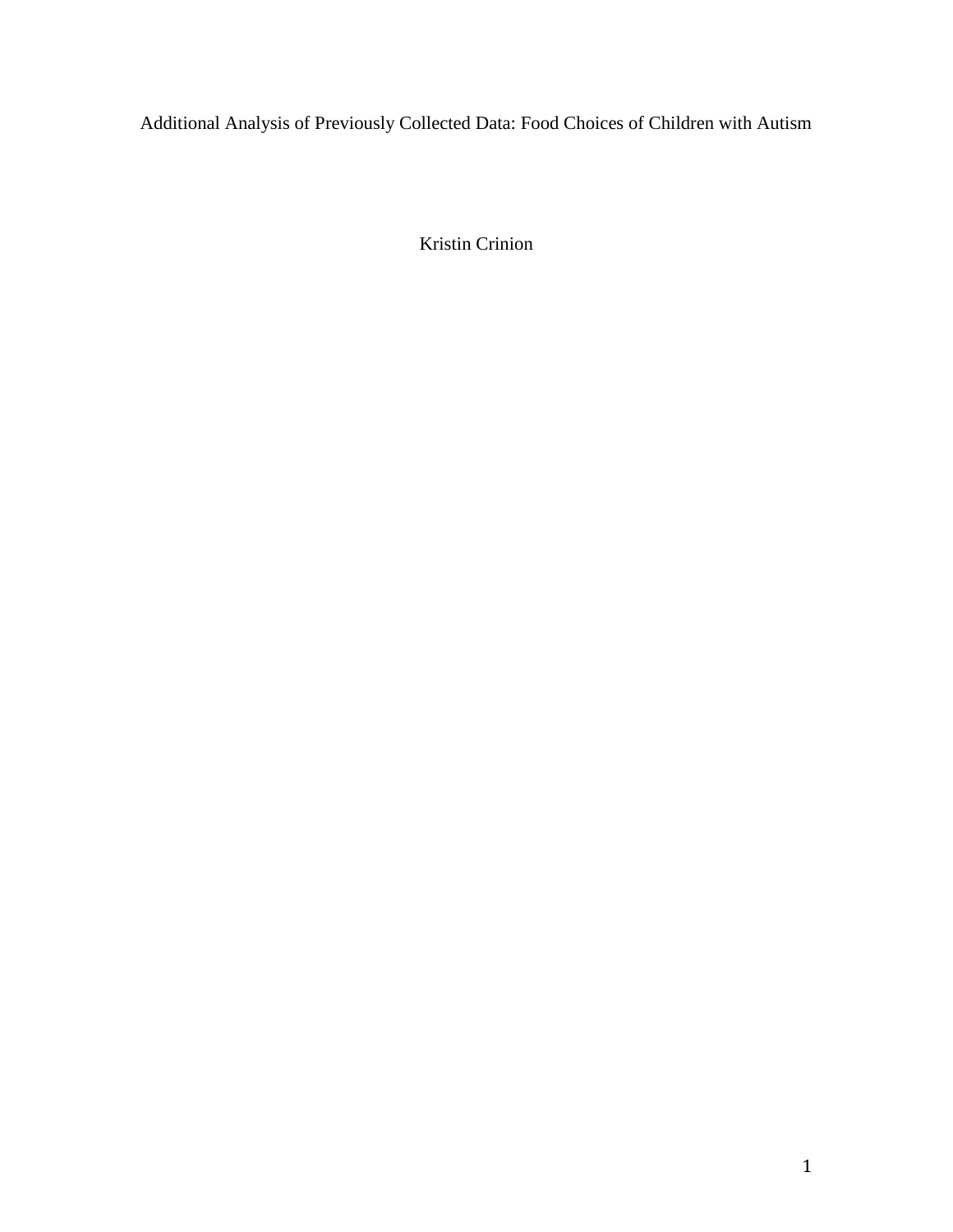#### Abstract

The objective of this study was to look at children with autism and their food choices based on previously collected data. The previously collected data includes a caregiver survey to determine food acceptance level (e.g. severe, moderate, typical), and a caregiver reported food inventory. The caregiver reported food inventory was used to see what specific foods children with autism are eating and in what food categories (e.g. dairy, fruits, vegetables, protein, and carbohydrate). Per previously literature, it is researched that children with ASD tend to have more food selectivity than typically developing children (Suarez, Nelson, & Curtis, 2012). There is also literature to support that children with ASD have sensory over-responsivity (SOR), specifically tactile defensiveness (Miller, Anzalone, Lane, Cermak, & Osten, 2007). These two factors have show to correlate with sever to moderate food selectivity. Children with autism who have food selectivity are at risk for poor nutrition (Cornish, 1998; Dovey, Staples, Gibson, & Halford, 2008; Herndon, DiGuiseppi, Johnson, Leiferman & Reynolds, 2009), as well as, lack of quality of life surrounding meal times (Ausderau, & Juarez). Therefore, knowing what foods children with autism are eating based on their food selectivity level is important. It is important because it can inform caregivers and clinicians and in turn, possibly decrease the risk for nutritional deficits and increase quality of life surrounding meal times.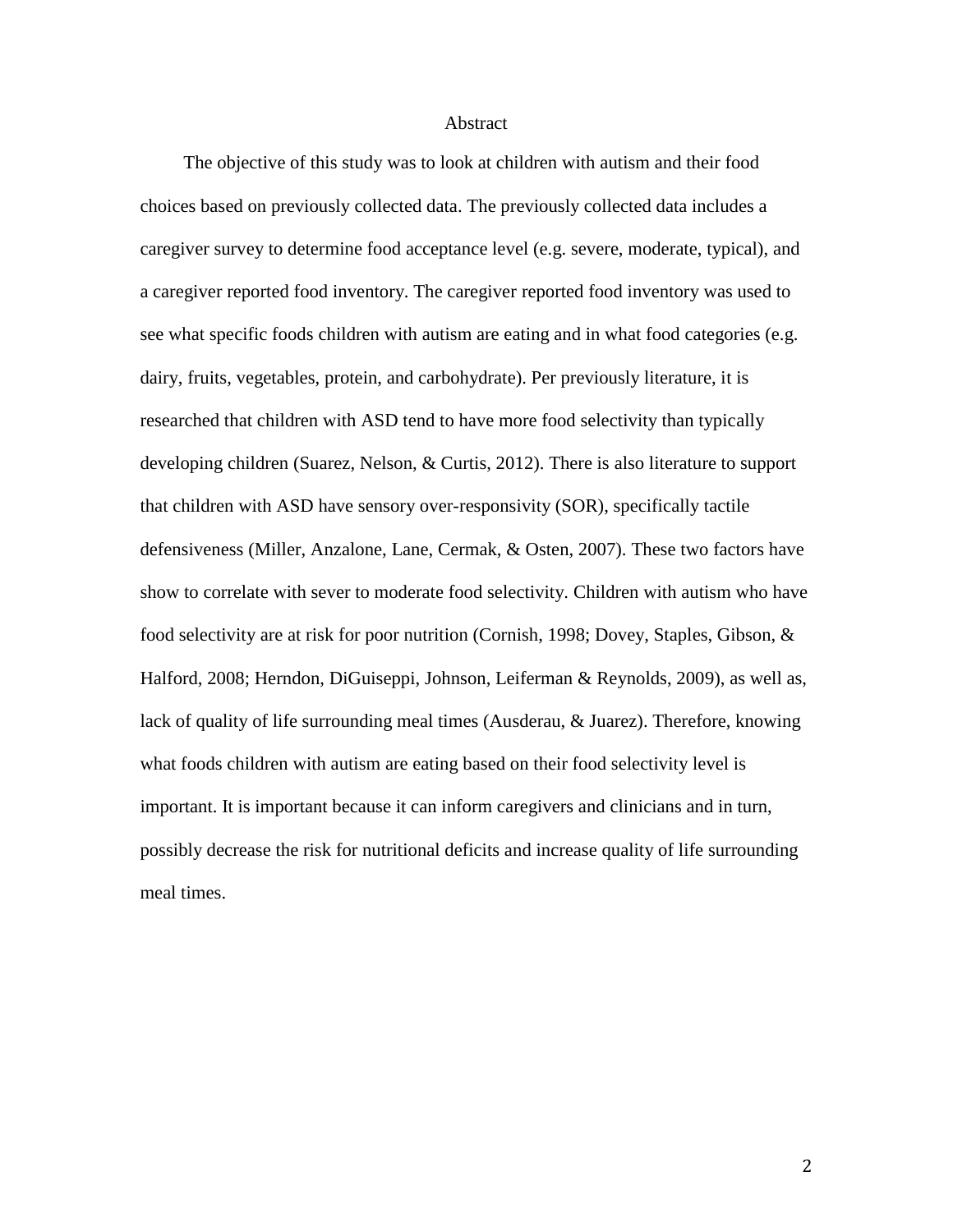Additional Analysis of Previously Collected Data: Food Choices of Children with Autism

People with autism exhibit dysfunction in social interactions, communication, and have behaviors that can be restricted, repetitive, or stereotyped that can range from mild to severe (American Psychiatric Association, 2012). Autism prevalence is increasing. It is currently estimated that approximately 1 in 88 children, 8 years of age, are affected (Center for Disease Control & Prevention, 2012b). Parents of children with autism report many challenges with the children's daily activities, behavior, and communication (Cermak et al., 2010). These daily activity challenges are of concern because they these can impact health (Cermak et al., 2010). Specifically, when children with autism have difficulty with the daily activity of eating, it can threaten nutrition and family mealtime satisfaction (Cermak et al., 2010). As early as 1979, there were reports of meal time difficulties in children with autism including: an increase in food selectivity, refusing foods, and meal time disruptions (Ahearn, Castine, Nault, & Green, 2001; DeMeyer, 1979). These behaviors were reported in up to 90% of children with autism (Ahearn, Castine, Nault, & Green, 2001; DeMeyer, 1979) and more specifically, children with autism experience food selectivity about 40-60% of the time. Food selectivity in children with ASD has the potential to threaten optimal nutrition and decrease quality of life due to dysfunctional mealtime behaviors (Ahearn, Castine, Nault, & Green, 2001; DeMeyer, 1979).

Food selectivity is frequently defined as having a restricted variety of accepted foods, but there is some discrepancy in the literate regarding the operationalization of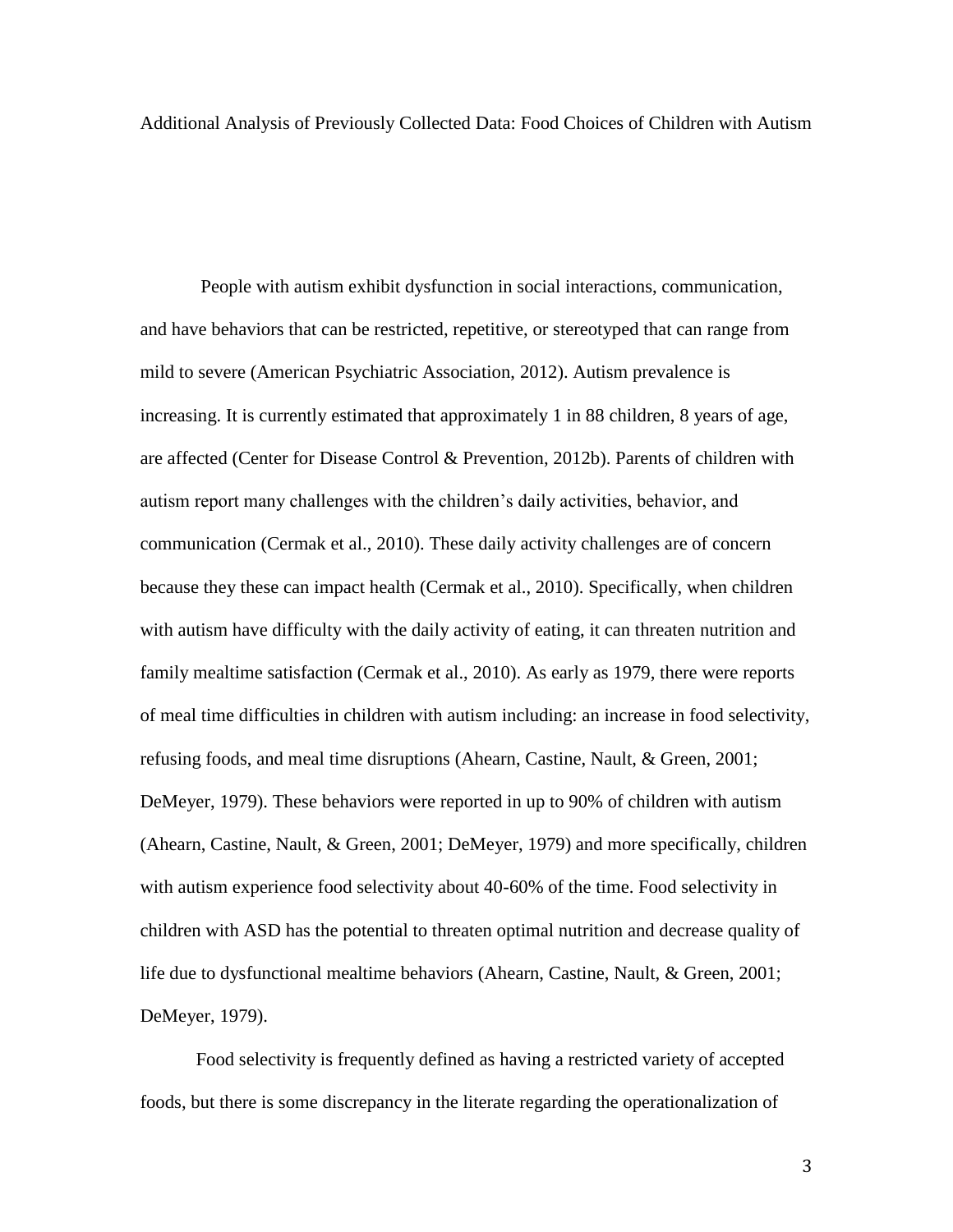food selectivity. Bandini and colleagues (2010) investigated three constructs related to food selectivity: restricted variety of foods accepted, food refusal as a percentage of foods offered, and eating a particular food with high frequency. They found that only the restricted variety was associated with nutritional deficits in children with autism. Field and colleagues, (2003) defined food selectivity as a refusal to eat developmentally appropriate food (Field et al., 2003). Suarez, Nelson and Curtis (2012) operationalized food selectivity as severe (acceptance of less than 10 foods), moderate (acceptance of 11- 20 foods), and typically selective (acceptance of 20+ foods).

In addition to uncertainty with the precise definition of food selectivity, the cause of this dysfunction is not clear. One study suggests that sensory factors such as smell, texture, color, and temperature can contribute to food selectivity (Schreck & Williams, 2006). For example, a child might only eat foods of the same texture, color, flavor of a particular plate or with a particular utensil (Schreck & Williams, 2006). The connection between sensory factors and food acceptance suggests the possibility that Sensory Over-Responsivity is a factor that influences the presence of food selectivity in children with autism.

SOR is defined as a faster, more intense, and longer lasting response to sensation, inconsistent with the demands of the environment (Miller, Anzalone, Lane, Cermak, & Osten, 2007). It is reported that SOR can interfere with appropriate functional responses, which can include eating (Miller, Anzalone, Lane, Cermak, & Osten, 2007). The inappropriate responses to sensation can seem to be willful. However, there is some evidence that they are not. It may be that these responses stem from automatic and unconscious physiological reactions to different sensations (Miller, Anzalone, Lane,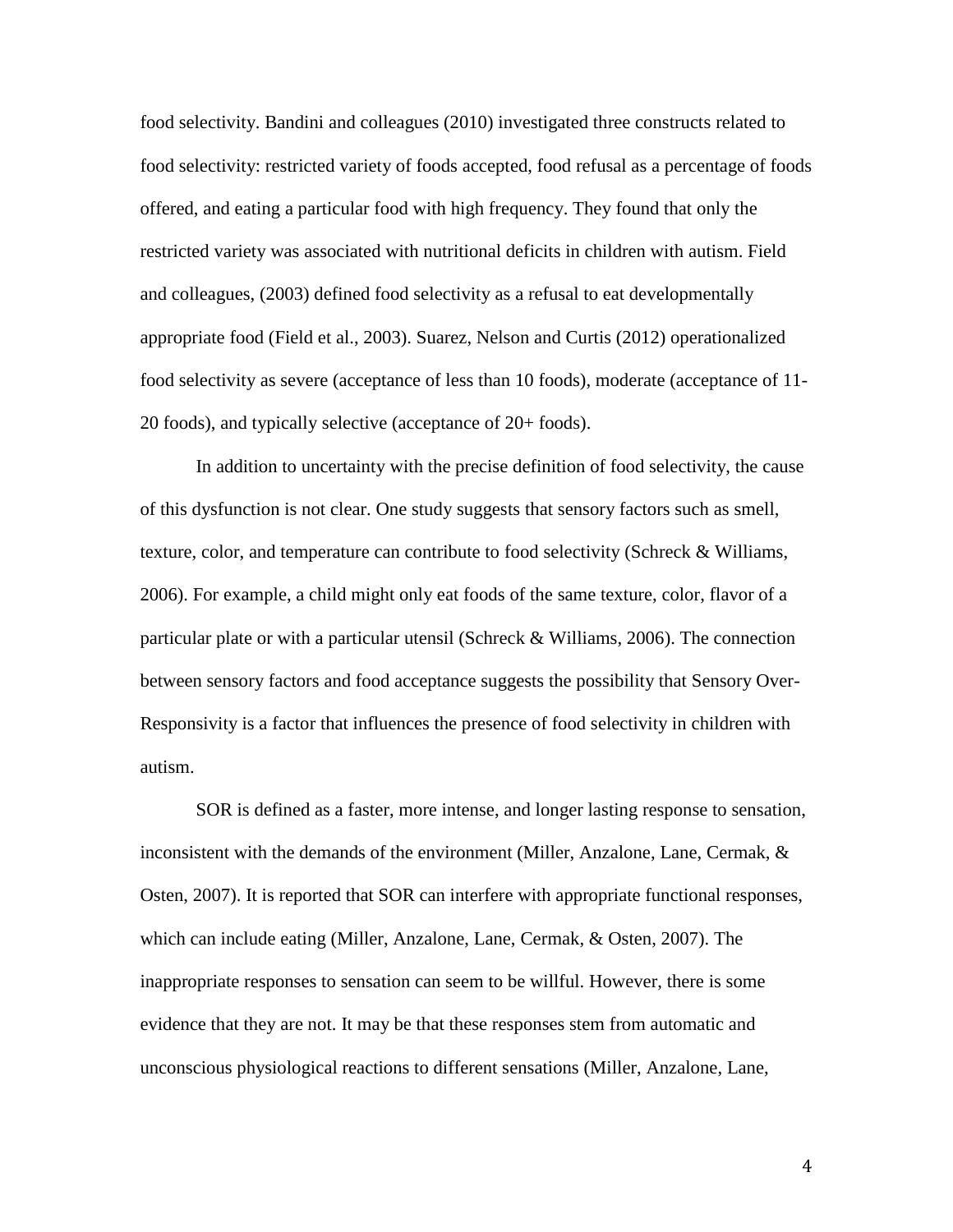Cermak, & Osten, 2007). The behaviors associated with SOR can vary from being active, negative, impulsive, or aggressive to more passive withdrawal or avoidance of sensations (Miller, Anzalone, Lane, Cermak, & Osten, 2007). Some emotional responses include, irritability, moodiness, inconsolability, and poor socialization (Miller, Anzalone, Lane, Cermak, & Osten, 2007). Someone who has SOR can seem to be controlling or rigid (Miller, Anzalone, Lane, Cermak, & Osten, 2007). At a young age, certain rigid behaviors that can come about during meal time including when, where, and what types of food are eaten (Kral, Eriksen, Souders, & Pinto-Martin, 2013). All of these factors can contribute to the ability of children with autism to eat a variety of foods. The supporting research shows that therefore, the child will be more reluctant to try foods with different textures, colors, and flavors (Cermak, Curtin, & Bandini, 2010). For example, it was found that some children who showed signs of tactile defensiveness on Dunn's (1999) Sensory Profile ate less fruits and vegetables and were more likely to gag on food (Smith, Roux, Naidoo, & Venter, 2005). Therefore, children with ASD who exhibit signs SOR may be at an increased risk for food selectivity.

Food selectivity, possibly at least partially resulting from SOR, can have different consequences. For example, food selectivity correlates with inadequate nutrition (Cornish, 1998; Dovey, Staples, Gibson, & Halford, 2008; Herndon, DiGuiseppi, Johnson, Leiferman & Reynolds, 2009). For instance, for children with ASD, food selectivity, along with concerns about dietary intake is a primary reason for referral to a dietary service (Bowers, 2002). Children with food selectivity can eat as few as 5 different foods (Cermak, Curtin, & Bandini, 2010), increasing the risk for poor nutrition (Cermak, Curtin, & Bandini, 2010). A similar study with children with ASD ages 2-12,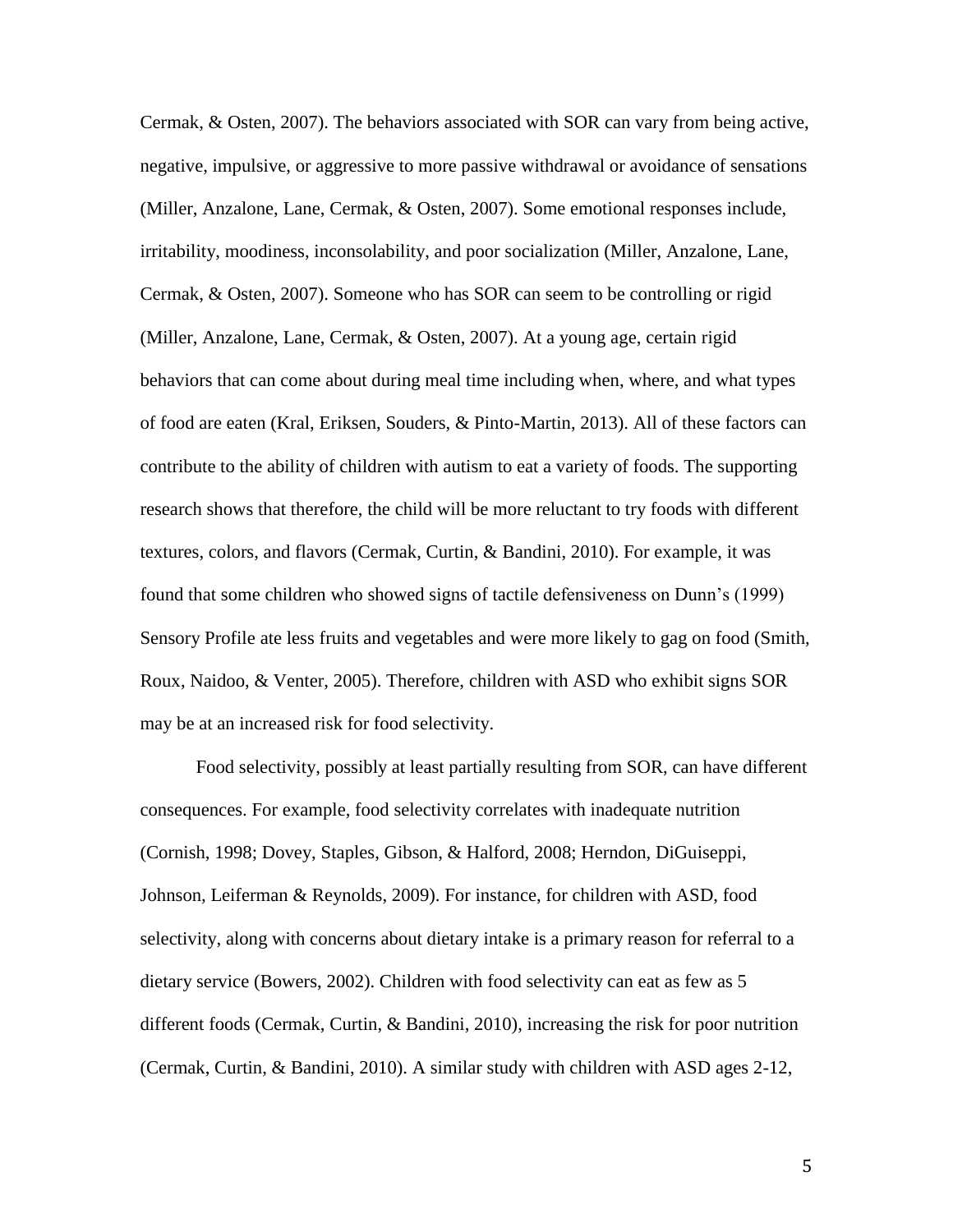showed inadequate self-feeding skills, increase food avoidance behaviors, and increased food nephobia compared to age and sex related typically developing children (Martins, Young, & Robson, 2008). Another study used a 3 day food record to examined the diets of children with ASD ages 3-11. The data showed that there were low amounts of vitamin D, calcium, and vitamin A in a child with ASDs' diet compared to a typically developing child (Zimmer et al., 2012). All of this evidence shows that children with ASD are at risk for poor dietary intake and quality. This can have an impact on their neurodevelopment and growth in the present and future (Kral, Eriksen, Souders, & Pinto-Martin, 2013). This issue of poor nutrition and quality of life in children with ASD is important and this study aims to help provide relief to parents and children with ASD by exploring what exactly children with autism eat.

In addition to the nutritional implications of food selectivity this issue also has the potential to impact quality of life due to dysfunction in social aspects of eating. If a family is having a hard time with mealtimes because their child is disruptive and reluctant to try new foods, this can affect the families overall quality of life. According to a study on eating challenges during family mealtimes, disruptions can happen when the child requires more supervision and assistance, needs a separate meal, or that the atmosphere is stressful because of the amount of attention the child requires (Ausderau, & Juarez). Children can experience a range of eating and meal time challenges which can then lead to rigid food routines and exhaustive work by the family members (Ausderau, & Juarez). One study suggests that mealtime is an important family routine that can be correlated with many positive results (Gillman, Rifas-Shiman, Frazier, et al., 2000; Eisenberg, Olson, Neumark-Sztainer, Story, & Bearinger, 2004; Stanek, Abbott, & Cramer, 1990;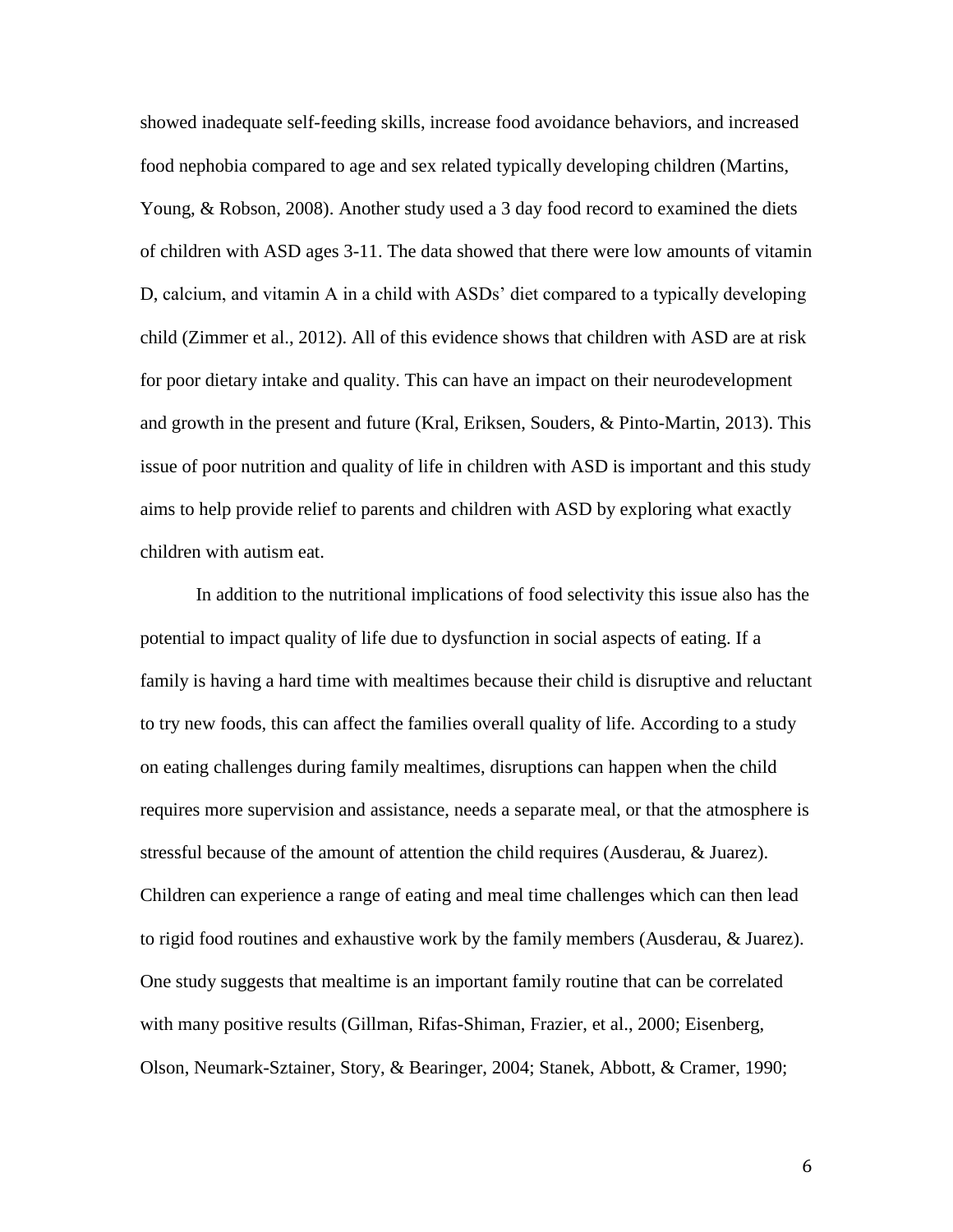Fiese, & Schwartz, 2008). For example, Fiese suggests that 72.8% of school-aged children eat dinner with at least one parent almost every night of the week. Therefore, mealtime can provide an opportunity for a daily structured routine for families that often supports larger goals and communication in that family (Fiese, Foley, & Spagnola, 2006; Evans, & Rodger, 2008). DeGrace found that in families with children with ASD, similar to families with typically developing children recalling daily events and planning for the future were common mealtime conversations. When there is an additional strain due to the child's feeding challenges, further disruption to the family's ability to engage in mealtime routines can be predicted (Ausderau, & Juarez). In another study of family routines and rituals among children with ASD, 92% of participants considered dinner time as the most stressful part of their day. One mother even described it as "hell on earth," (Marquenie, Rodger, Mangohig & Cronin, 2011). Another study done by Bagby et al., found that for families with children with ASD, mealtimes focused on meal prep and sensory experiences of the child, limiting opportunities for sharing meaningful experiences. Finally, in a survey of family mealtimes with children with ASD, 65% of parents said that their child's disruptive mealtime behaviors required so much attention that the child was the biggest focus of mealtime, limiting the participation and engagement of other family members (Marquenie, Rodger, Mangohig & Cronin, 2011). Constant mealtime battles and stressful mealtimes can directly affect a child and families quality of life.

Food selectivity is a significant problem in children with autism but little is known about which foods children with food selectivity are including in their mealtime repertoires. This information could be useful in supporting treatment that helps facilitate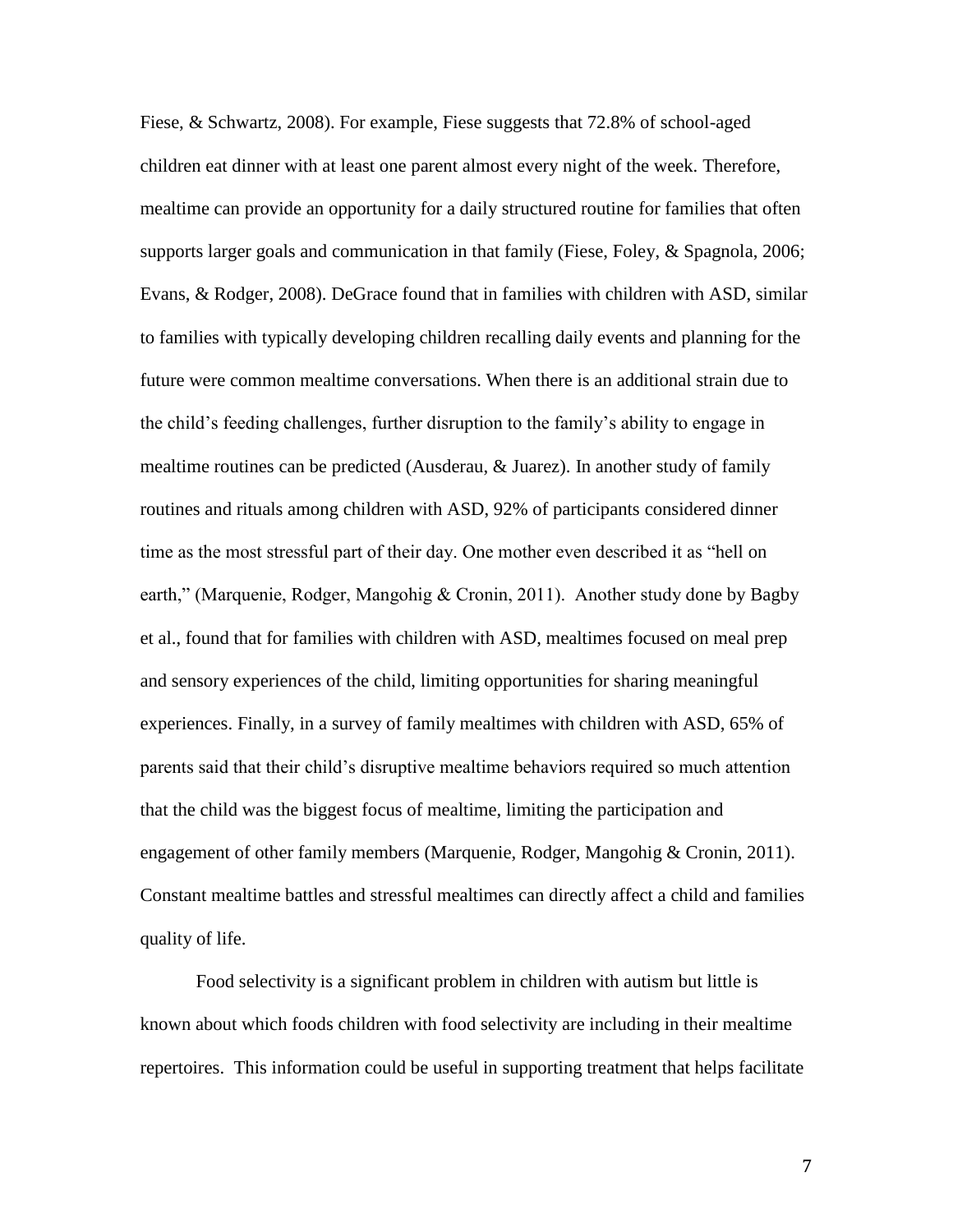dietary diversity in children with autism. Therefore, this study has several primary research questions. First, what types of food are children with food selectivity choosing to eat. Specifically, do children in the severe, moderate and typically selective groups have the same number of fruits, vegetables, dairy food items, proteins and carbohydrates, as a percentage of their total diets? Also, within these food categories, which are the most common foods accepted by children with severe food selectivity?

#### **Methods**

This study obtained information from a previous two-part study that used an electronic survey methodology to gather the views of the caregivers of children with ASD (Suarez et al.,2012). The first study (time 1) used a survey that included a question to inquire about the child's food acceptance. Also, this survey included a 19-item scale to measure SOR (Suarez, Nelson, Curtis, 2013). Parents who expressed willingness to participate in an additional survey (time 2) were contacted by email. The follow up survey for the second study (time 2) included 65 questions, that used the same question to characterize the child's food selectivity level and the 19-item scale to measure SOR ( Suarez, Nelson, & Curtis, 2013). The first part of the study used a sample provided by Autism Speaks Interactive Research Network, which emailed a participation invitation to randomly selected parents of children with autism in their database.

The total number of responses was 141 participants for the first survey (time1) ( Suarez, Nelson, & Curtis, 2013). Those participant responses were described in the first study done by Suarez, et al. (2012) (Suarez, Nelson, & Curtis, 2013). A subgroup of the first sample in the first study(time 1)  $(n=114)$  stated that they would be willing to contacted again, in which they provided an email address ( Suarez,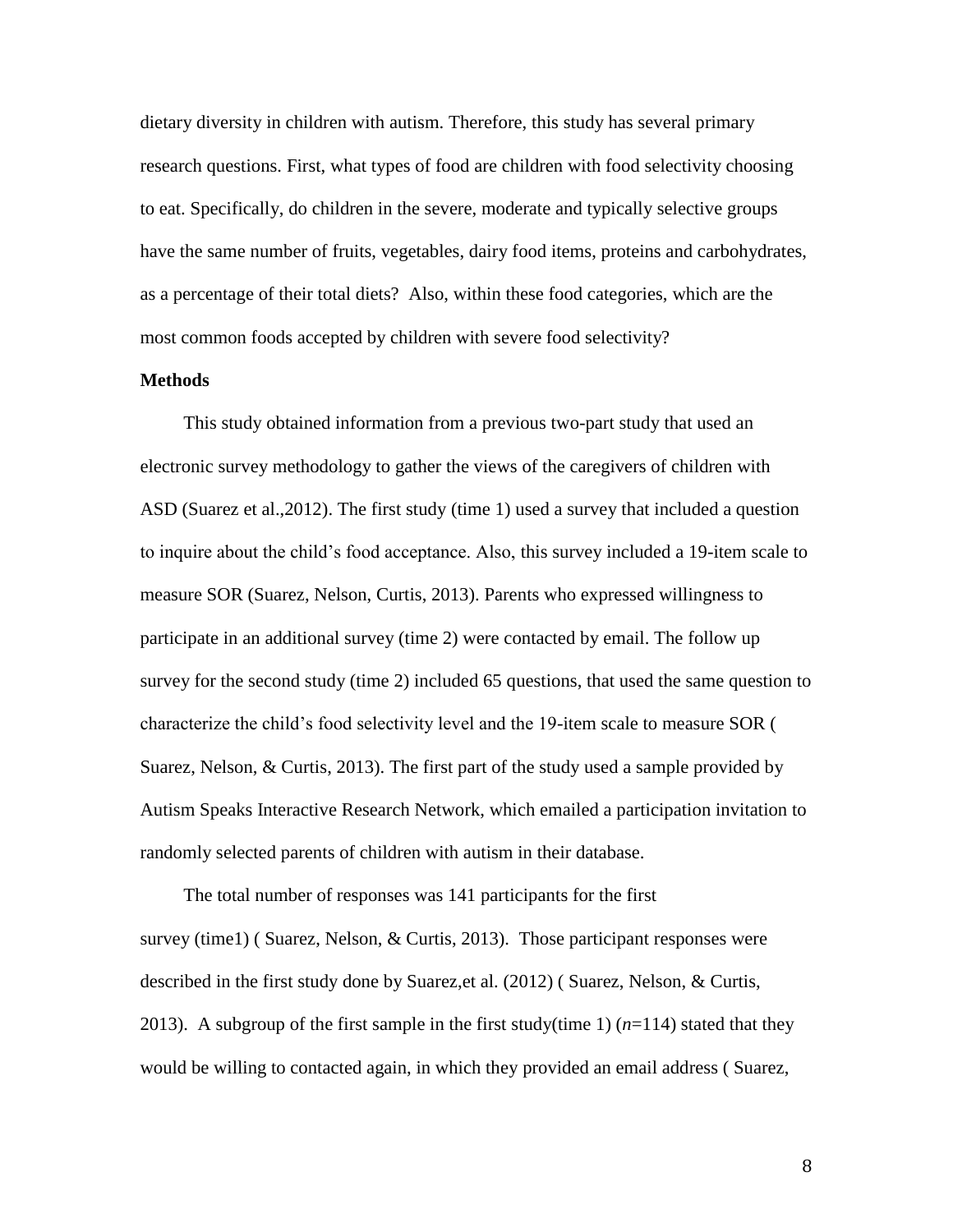Nelson, & Curtis, 2013). For the second study, this group of 114 parents were contacted again 20 months later. A number of 52 responded to the invitation to complete the second survey for the second study (time 2) (Suarez, Nelson, & Curtis, 2013). For all survey and participation information the Human Subjects Institutional Review Board at Western Michigan University approved the study protocol for the initial follow-up survey (Suarez, Nelson, &Curtis, 2013) as well as this extended analysis of the previously collected data.

### *Description of Participants*

The participants in this study were parents or caregivers of children with autism. 52 responded to the invitation to complete the second survey for the second study (time two) after an initial questionnaire was sent out (study one and time one) (Suarez, Nelson,  $\&$ Curtis 2013). Those fifty-two caregivers were surveyed (second study and time two) 20 months after completing the initial questionnaire (study one and time 1). The demographic characteristics of these parents and caregivers include: 98% female, 94% obtained some college education, and 96% are Caucasian.

#### *Instrumentation*

Survey information regarding the demographic characteristics was obtained during the original (time 1) study (Suarez et al., 2012), and participants for the second study (time 2) were asked to provide their names to make sure the repeated measures matched the original study (time 1) information and data ( Suarez, Nelson, & Curtis, 2013). The data pertaining to the demographic included the gender, education level, race, and ethnicity of the caregiver (Suarez, Nelson, & Curtis, 2013). Gender and age of the child was also collected to gain more information about the child (Suarez, Nelson, & Curtis, 2013). Lastly, parents were asked to provide information regarding whether their children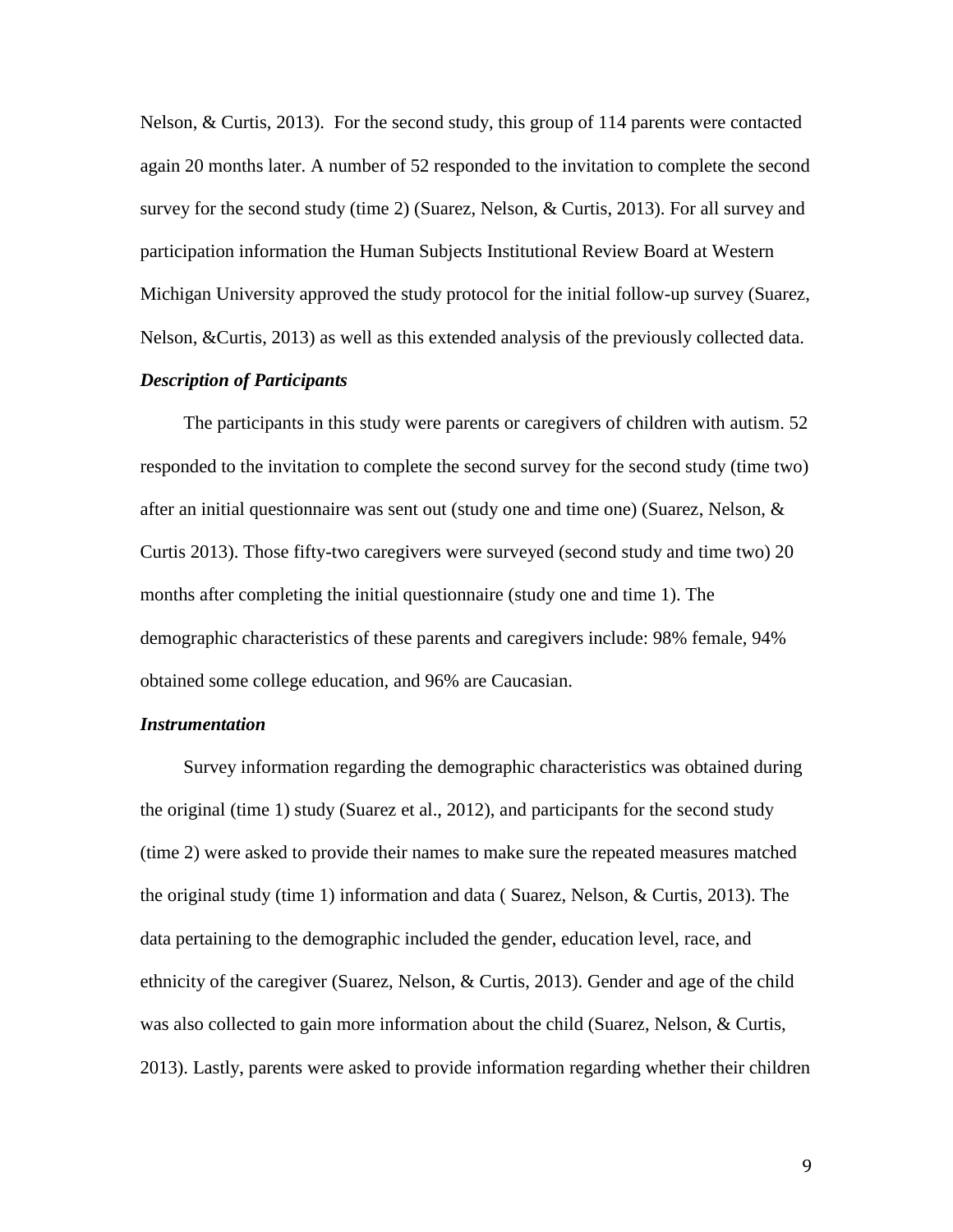had been diagnosed with ASD, and, in addition, to provide the source of the diagnosis (e.g. pediatrician, psychologist, or interdisciplinary team) (Suarez, Nelson, & Curtis, 2013).

Defining food selectivity-Parent Questionnaire.

Identical to the first survey done in the first study (time 1), parents were asked to choose a category representing how many foods their child accepts as part of his or her normal diet (i.e. less than 5, 6-10, 11-20, 21-30, and 31+) ( Suarez, Nelson, & Curtis, 2013). Analysis of food selectivity level, as operationalized in the original research (Suarez et al., 2012), was classified categorically ( i. e. severely selective as acceptance of less than 10 foods, moderately selective as acceptance of 11-20 different foods, and typically selective as acceptance of 21 of more different foods) ( Suarez, Nelson, & Curtis, 2013). A previous study done by Cornish (1998) supports this operationalization due to their analysis of nutritional adequacy at these three different levels and discovered that children eating less than 20 different foods are at risk for nutritional deficits; Cornish also determined severe nutritional concerns for children who eat less than 8 foods ( Suarez, Nelson, & Curtis, 2013).

#### Defining SOR scale.

The SOR scale was based on cross-referencing of items from two clinical respected sources (i.e. Dunn, 1999;Miller, 2006) ( Suarez, Nelson, & Curtis, 2013). This SOR scale included 19 items, which asked about examples of tactile, visual, auditory, and vestibular processing deficits ( Suarez, Nelson, &Curtis, 2013).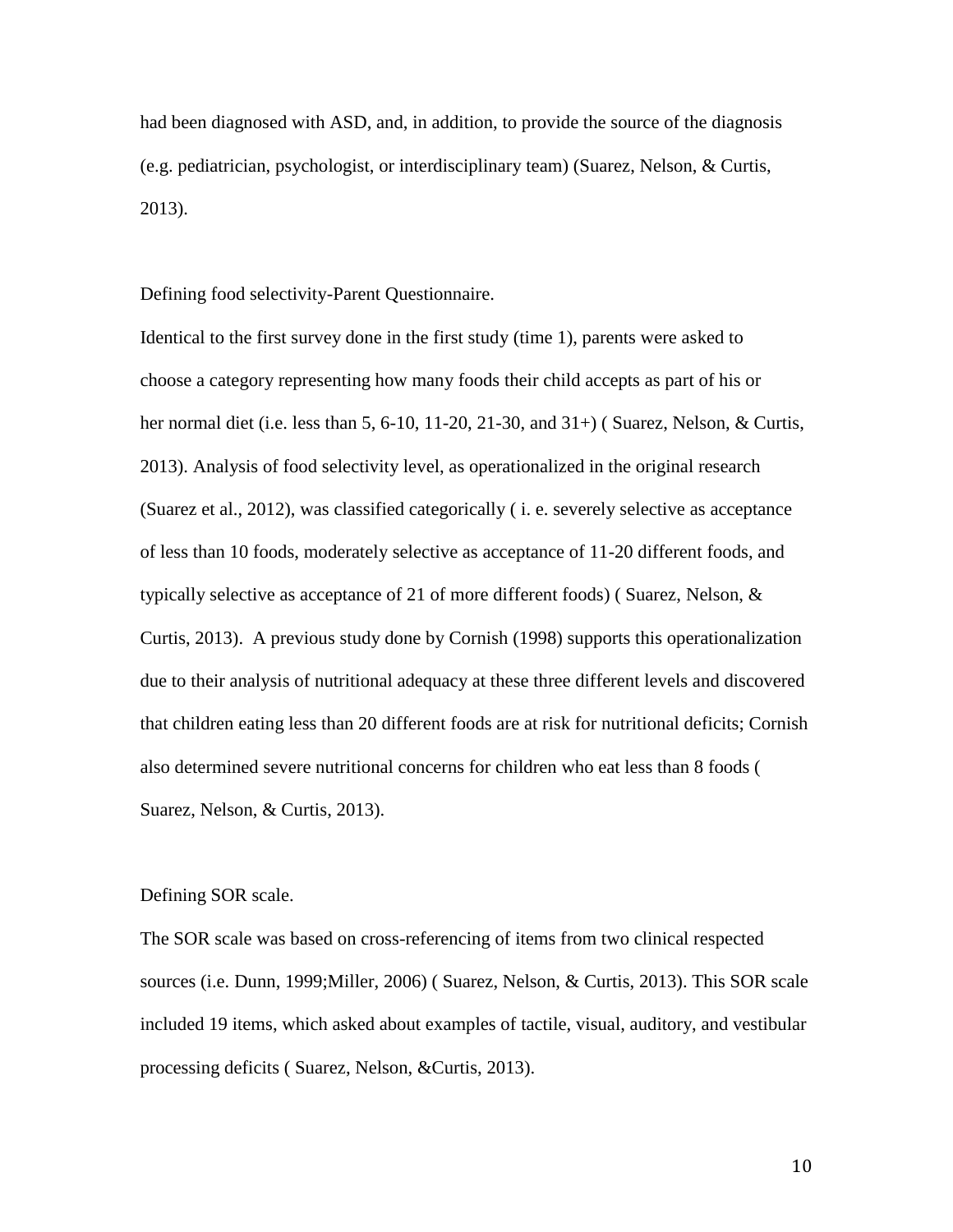Food inventory.

A food inventory was included in the second survey and is the primary focus of this study. This questionnaire asked: "Over the past month and week, which food items has your child eaten? (Suarez et al., 2012) The food inventory included 106 different food items. These food items were listed categorically, starting with dairy products (e.g cheese-mayonnaise/salad, yogurt, ice cream), then vegetables (e.g. green bean, broccoli) and then fruits (e.g. apples,tangerines/clementines) then protein (e.g. chicken, eggs) and ended with carbohydrates (e.g. bread, crackers).

#### *Data Analysis*

Data was analyzed using an ANOVA to determine if there was a difference in the severe, moderate and typically selective groups on the percentage of the total diet or each food group (e.g. the percentage of carbohydrates in proportion to the total number of food accepted). The fruits and vegatables accepted by the severely selectivity group were described.

#### *Results*

The first research question was, what percentage of the total diet of the children with autism was fruit, vegetables, protein, and carbohydrates for the severe, moderate, and typically developing selective groups? Table 1 below, shows the mean and standard deviation of percentages each group in each food group by food selectivity group. The mean or most shows the percentage of the amount of foods eaten in that food group (dairy, fruit, vegetables, protein, and carbohydrates) for each selective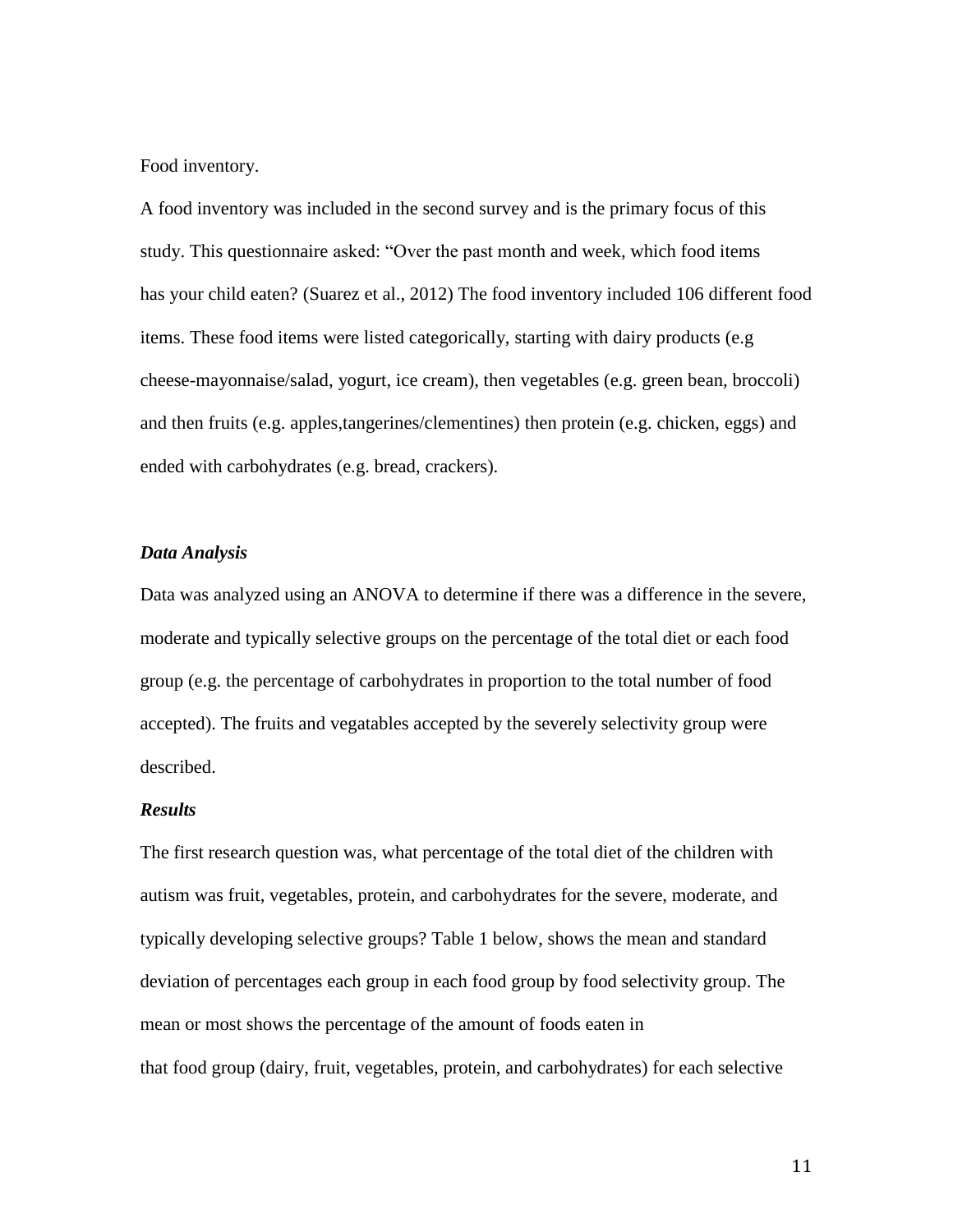type (severe, moderate, typical). For example, in the severe selective type in the dairy

food group the mean percent of foods eaten is 15%.

## Table 1: **Means and Standard Deviations for Percentages of Total Foods of Each Food Category Accepted by Severely, Moderately and Typically Selective Children**

| <b>Percentage of foods</b> | <b>Mean</b> | <b>St. Deviation</b> |
|----------------------------|-------------|----------------------|
| <b>% Dairy Severe</b>      | 16%         | .09115               |
| <b>Moderate</b>            | 12%         | .06685               |
| <b>Typical</b>             | 1%          | .04301               |
| <b>Total</b>               | 12%         | .07236               |
| %Vegetable Severe          | 1%          | .08297               |
| <b>Moderate</b>            | 13%         | .10069               |
| <b>Typical</b>             | 15%         | .07056               |
| <b>Total</b>               | 12%         | .09007               |
| % Protein Severe           | 19%         | .10318               |
| <b>Moderate</b>            | 24%         | .10379               |
| <b>Typical</b>             | 25%         | .03985               |
| <b>Total</b>               | 23%         | .08974               |
| % Fruit Severe             | 11%         | .09432               |
| <b>Moderate</b>            | 14%         | .11357               |
| <b>Typical</b>             | 20%         | .08265               |
| <b>Total</b>               | 15%         | .10412               |
| % Carbohydrates Severe     | 46%         | .13893               |
| <b>Moderate</b>            | 33%         | .12041               |
| <b>Typical</b>             | 28%         | .08968               |
| <b>Total</b>               | 35%         | .13757               |

Next these ANOVA was used to determine if there was a significant difference in the percentage of total diet for each food category, depending on membership in the severe, moderate, or typically developing selective groups. To answer this question, in the dairy food category the F value is 3.381 and the P (Sig.) value is .042, in the vegetable food category the F value is 3.241 and the P value is .048, in the protein food category the F value is 2.053 and the P value is .139, the fruit food category the F value is 4.021 and the P value is .024, and in the carbohydrate food category the F value is 10.312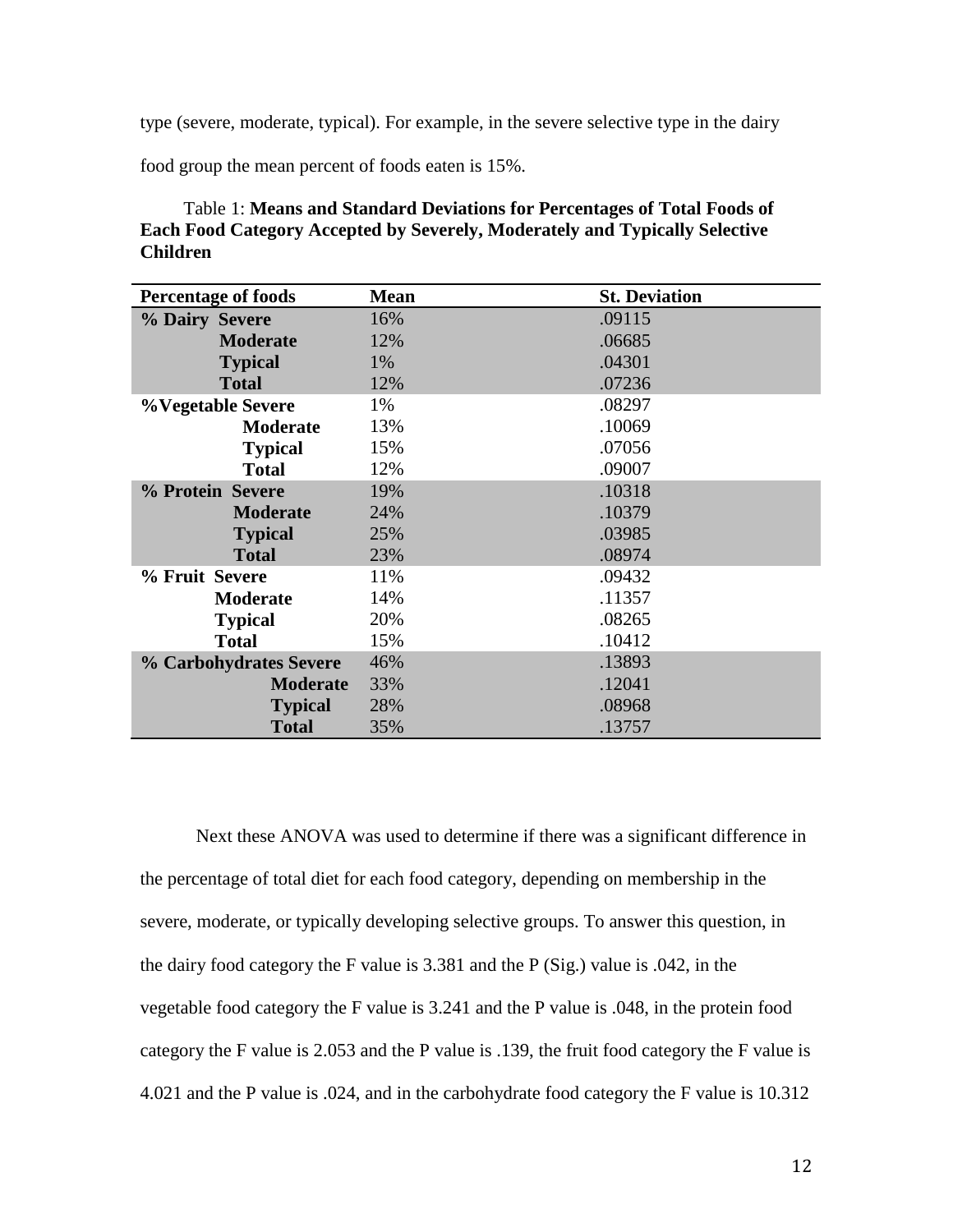and the P value is .000. There is a significant difference in percentage of total foods accepted in the dairy, vegetable, fruit and carbohydrate categories. These differences were explored further.

| Table 2: Differences between the Severe, Moderate and Typically Selective |  |
|---------------------------------------------------------------------------|--|
| Children in the Percentages of Foods Accepted in Each Category.           |  |

| <b>Percentage of food</b> | F      | Sig.     |
|---------------------------|--------|----------|
| % Dairy                   |        |          |
| <b>Between Groups</b>     | 3.381  | $.042**$ |
| % Vegetables              |        |          |
| <b>Between Groups</b>     | 3.241  | $.048**$ |
| % Protein                 |        |          |
| <b>Between Groups</b>     | 2.053  | .139     |
| % Fruit                   |        |          |
| <b>Between Groups</b>     | 4.021  | $.024**$ |
| % Carbohydrates           |        |          |
| <b>Between Groups</b>     | 10.317 | $.000**$ |

## Table 3: **Exploration of Which Food Selectivity Levels Differ in Percentage of Food Categories Accepted**

| (I)            | $\mathrm{(J)}$ | Sig.    |
|----------------|----------------|---------|
| Severe/Mod/Typ | Severe/Mod/Typ |         |
| Severe         | Moderate       | .375    |
|                | Typical        | $.038*$ |
| Moderate       | Severe         | .375    |
|                | Typical        | .809    |
| Typical        | Severe         | .038*   |
|                | Moderate       | .809    |
| Severe         | Moderate       | .200    |
|                | <b>Typical</b> | $.053*$ |
| Moderate       | Severe         | .200    |
|                |                |         |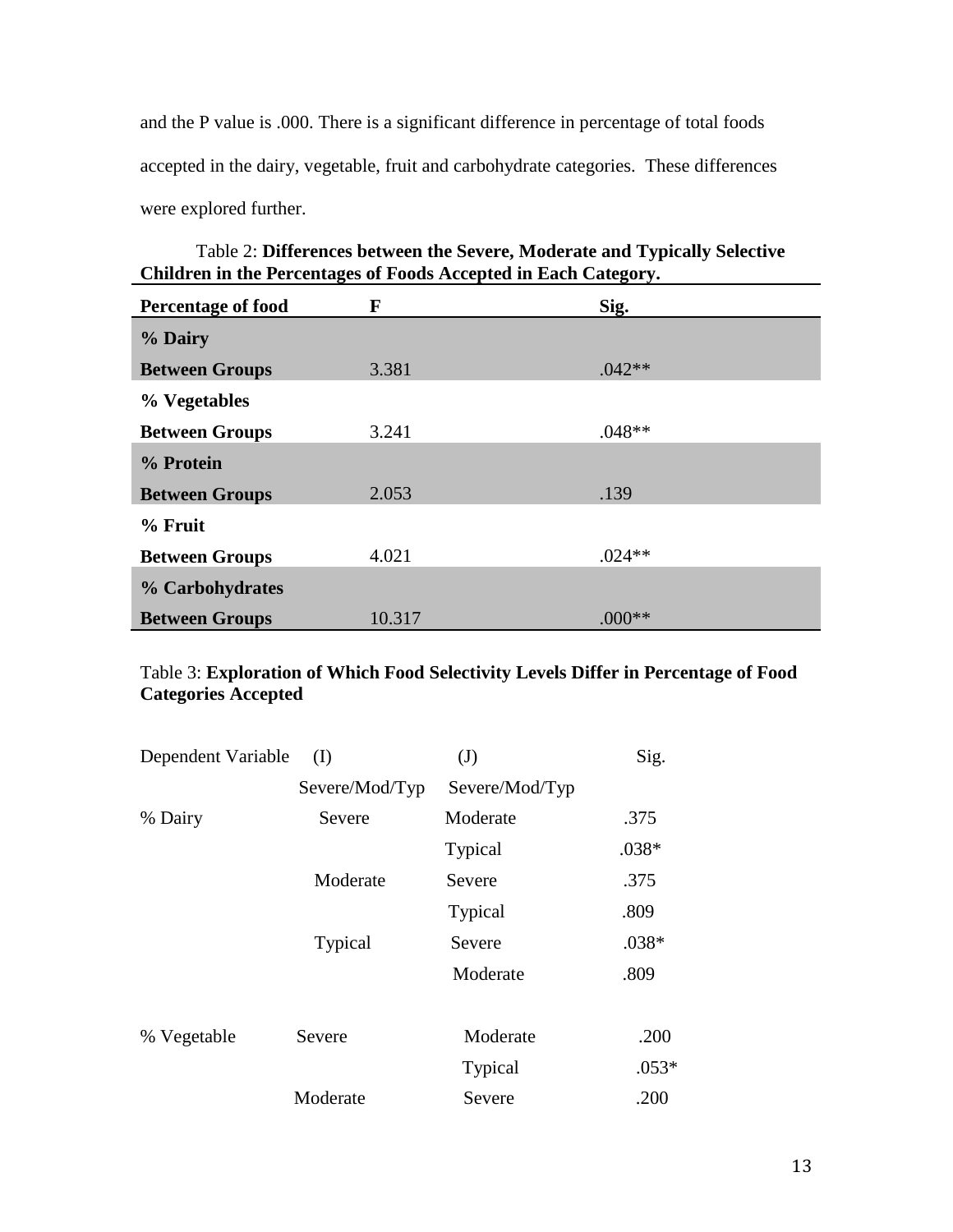|                 |          | Typical  | 1.000   |
|-----------------|----------|----------|---------|
|                 | Typical  | Severe   | $.053*$ |
|                 |          | Moderate | 1.000   |
| % Protein       | Severe   | Moderate | .376    |
|                 |          | Typical  | .181    |
|                 | Moderate | Severe   | .376    |
|                 |          | Typical  | 1.000   |
|                 | Typical  | Severe   | .181    |
|                 |          | Moderate | 1.000   |
| % Fruit         | Severe   | Moderate | .682    |
|                 |          | Typical  | $.021*$ |
|                 | Moderate | Severe   | .682    |
|                 |          | Typical  | .288    |
|                 | Typical  | Severe   | $.021*$ |
|                 |          | Moderate | .288    |
| % Carbohydrates | Severe   | Moderate | $.006*$ |
|                 |          | Typical  | $.000*$ |
|                 | Moderate | Severe   | $.006*$ |
|                 |          | Typical  | .633    |
|                 | Typical  | Severe   | $.000*$ |
|                 |          | Moderate | .633    |

Table 3 contains an exploration of which food selectivity levels differ in percentage of food in each categories. The severe and typical groups accepted a significantly different percentage of dairy and fruit items. The severe and moderate and severe and typical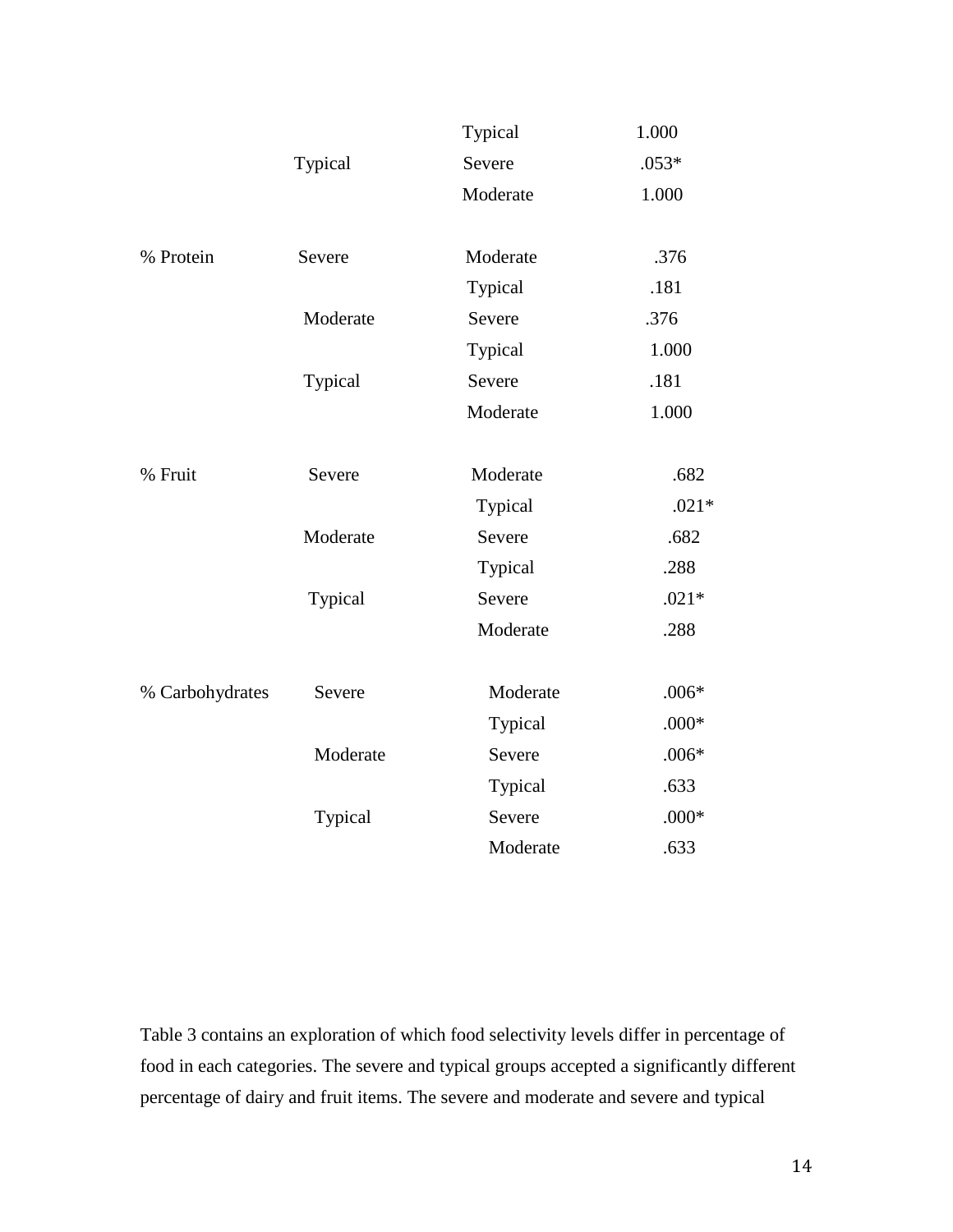groups each accepted a significantly different number of carbohydrates as a percentage of their total diets. The box plot (Figure 1) visually depicts these relationships.



To describe this box plot, the severe, moderate, and typical selective groups are at the bottom and the total percentage of foods for each food category is along the left side. In the severe selective group, the two food groups eaten the most are dairy and carbohydrates, with carbohydrates being high. The two food group eaten the least are vegetables and fruit. The protein food group is eaten more than fruits and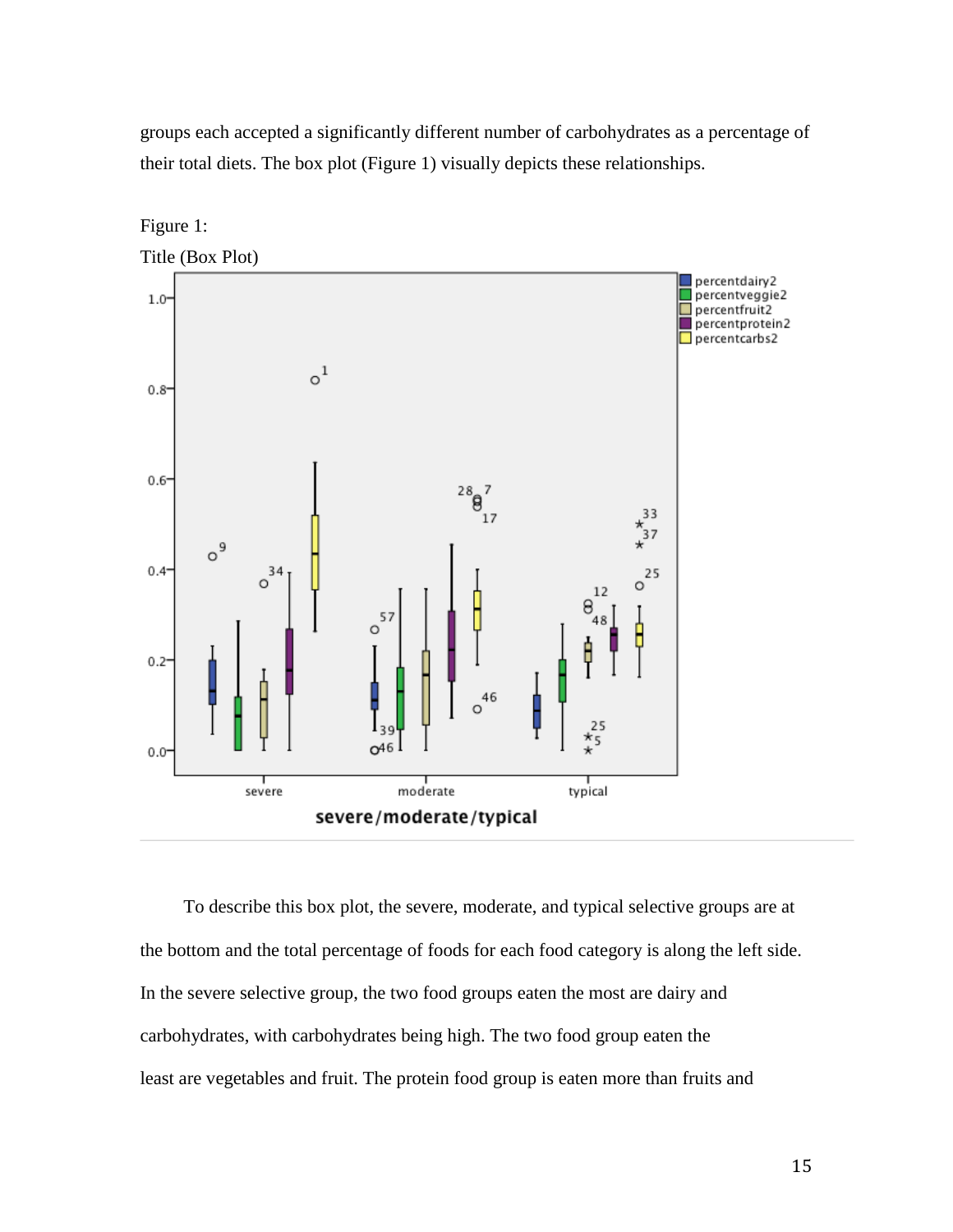vegetables, however, less than carbohydrates. In the moderate selective group, dairy foods are eaten the least and carbohydrates are once again eaten the most. Fruits, vegetables, and protein are all eaten more than dairy, however, less than carbohydrates. Lastly, in the typical selective group, fruit, protein, and carbohydrates are eaten the most with dairy being eaten the least. In this group, vegetables are eaten more than dairy, however, less than fruit, protein, and carbohydrates.

To answer our third questions, which vegetables and fruits are kids eating who are in the severe category eating. After looking at the data collected there were a total of ten vegetables eaten and a total of twelve fruits eaten. The vegetables go as follows of most frequently eaten to least frequently eaten: broccoli, potato, carrots, green beans, corn, cucumber, cauliflower, celery, and sweet potato. The fruits go as follows from most frequently eaten to least frequently eaten: apple, banana, grapes, apple sauce, strawberries, orange, pears, melon, peaches, raisins, blue berries, and mixed fruit.

#### **Discussion**

The overarching goal of this study was to determine what kids with autism and food selectivity choose to eat. Specifically, to see if there is a significant difference in the severe, moderate and typical food selectivity groups in the percentage of their total diet of fruit, vegetable, dairy, protein and carbohydrate consumption. Results indicated that children with severe food selectivity ate significantly more dairy and carbohydrates than the moderate and typical groups and significantly less fruit and vegetables. In addition , through analysis of the food inventories, we were able to describe which fruits and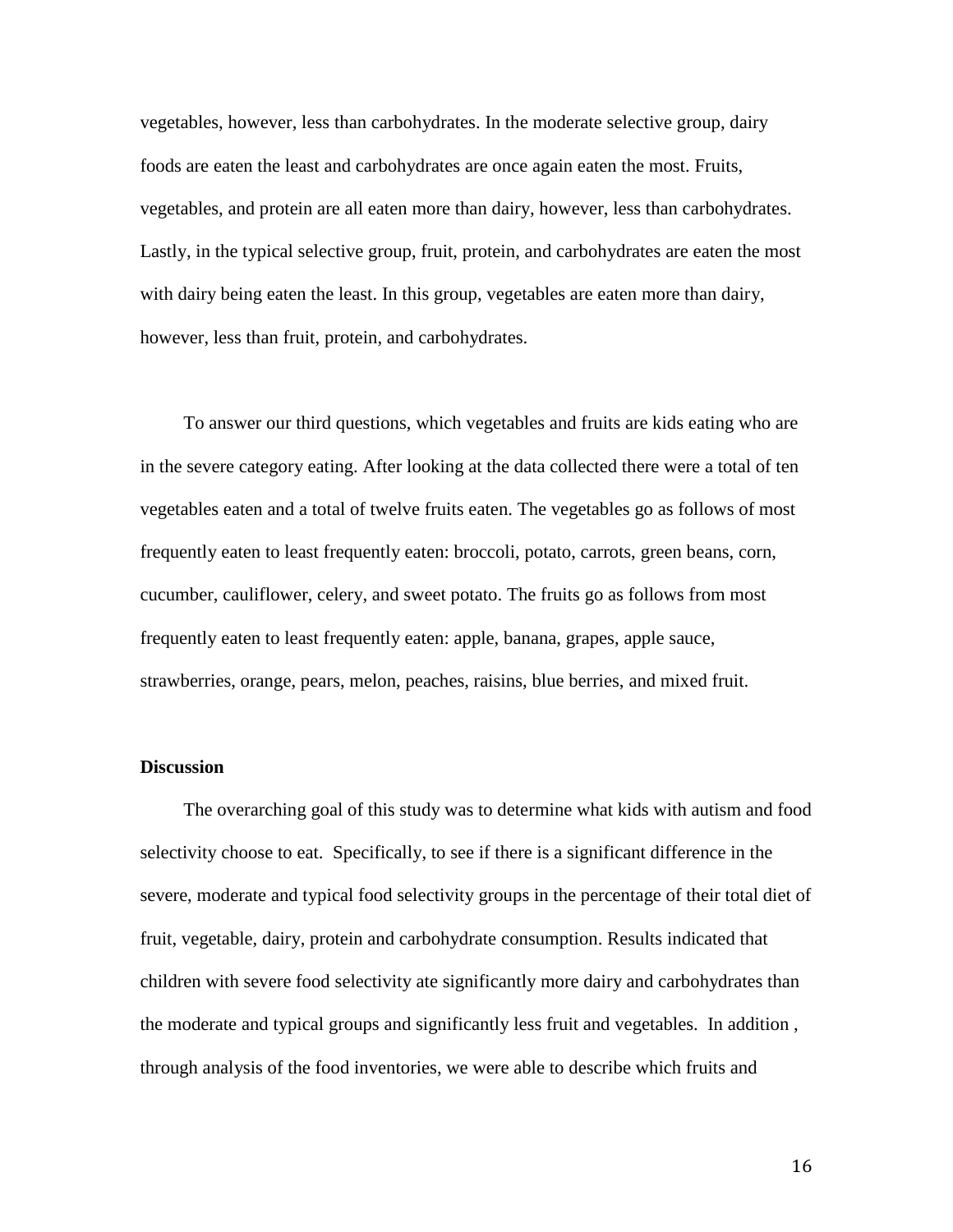vegetables the severe food group accepted.

The second research question this study aims to answer is: Was there a significant difference in the percent of total diet for each food category depending on membership in the severe, moderate, and typically developing selective groups? The results show that there is a significant difference in the selective groups in the dairy, vegetable, fruit, and carbohydrate food groups. Also, in the dairy food group there was a significant difference in the severe and typical selective group. The fruit group showed a significant difference between the severe and typical groups. The carbohydrate group showed significant differences between the severe and moderate and the severe and typical selective groups. However, the protein and fruit food groups showed no significant differences between selective groups.

The last research question this study aims to answer is: What vegetables and fruits are children with autism in the severe selective food group eating? The results show that there are a total of ten vegetables eaten and a total of twelve fruits eaten. The vegetables go as follows of most frequently eaten to least frequently eaten: broccoli, potato, carrots, green beans, corn, cucumber, cauliflower, celery, and sweet potato. The fruits go as follows from most frequently eaten to least frequently eaten: apple, banana, grapes, apple sauce, strawberries, orange, pears, melon, peaches, raisins, blue berries, and mixed fruit.

These findings can be set in the context of the literature review. There are two main

concerns around food selectivity in the literature: the lack of nutrition in the diet of the child with autism (Cermak, Curtin, & Bandini, 2010) and the quality of meal time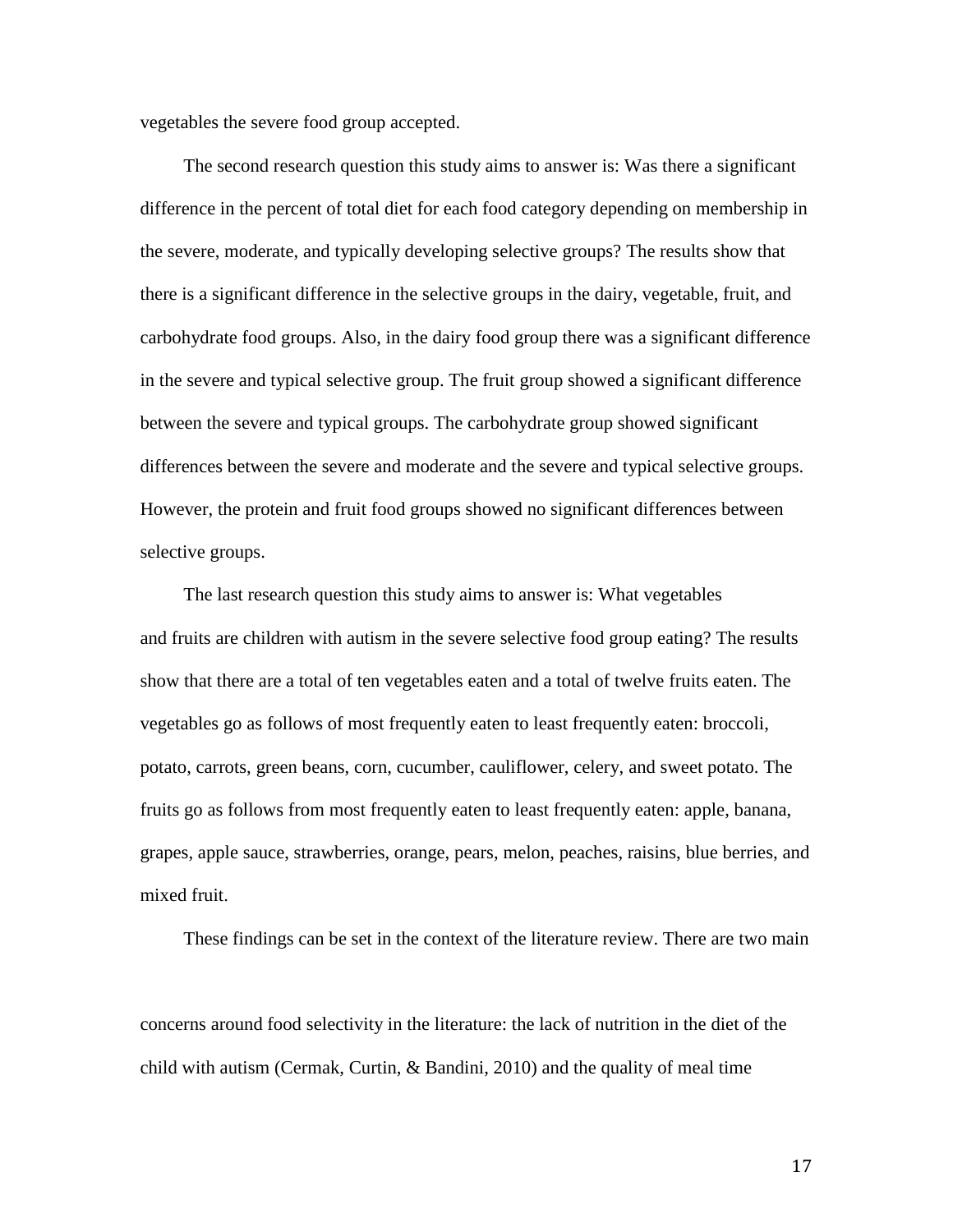interactions between caregivers and their child with autism (Ausderau, & Juarez). Children with food selectivity can eat as few as 5 different foods (Cermak, Curtin, & Bandini, 2010), increasing the risk for poor nutrition (Cermak, Curtin, & Bandini, 2010). This lack of nutrition could be due to the decrease in the percentage fruits and vegetables in the context of the total diet and the significant increase in thecarbohydrates food group in the diet of a child in the selective category.

The second concern is the decreased quality of life for the caregivers and children with autism and food selectivity. For example, in a survey of family mealtimes with children with ASD, 65% of parents said that their child's disruptive mealtime behaviors required so much attention that the child was the biggest focus of mealtime, limiting the participation and engagement of other family members (Marquenie, Rodger, Mangohig & Cronin, 2011). For children with ASD, 92% of participants considered dinner time as the most stressful part of their day.

The results of this study provide some insight into which fruits and vegetables children with severe food selectivity eat. This information could inform which fruits and vegetables are likely to be accepted and should be introduced to lead to a more enjoyable meal and create a better quality of life for caregivers and children.

This insight is not only important to the caregivers and children with autism but also to clinicians who are working with these children. This study allows for greater insight and knowledge into what children with autism and food selectivity are eating for more effective treatment. Specifically, the information about what foods the children in the severe group are eating in the fruits and vegetable food groups is important and can inform clinicians and caregivers about what food they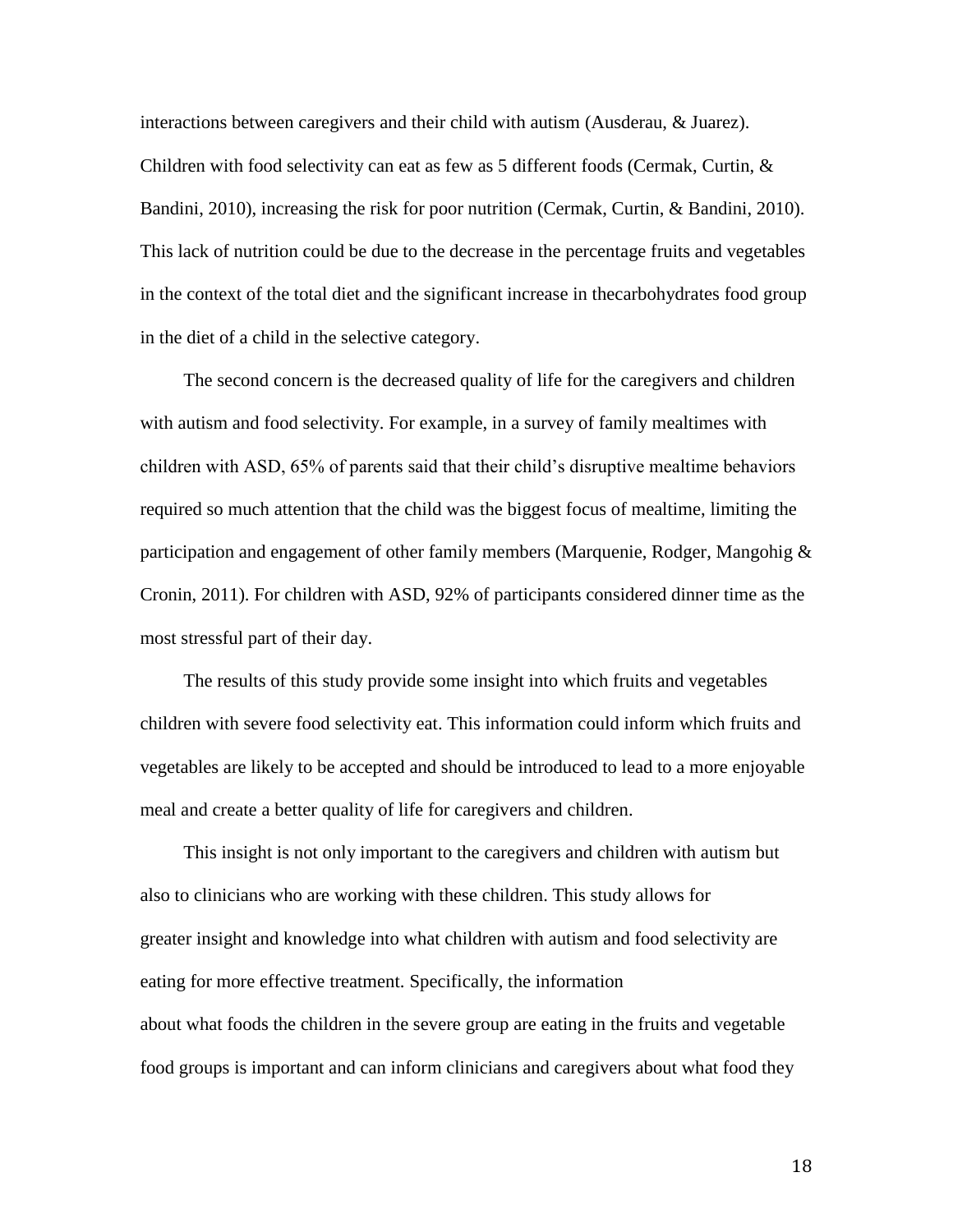could introduce first that their child might be more inclined to try without anxiety and stress.

Some limitations in this study include that the caregiver was providing a subjective report of what their child was eating and the autism diagnosis was not independently verified. The study sample contained mostly caucasion, educated participants which does not accurately represent the population of people with autism This decreases the generalization of the findings.

In conclusion, this study provides information about what kids with autism and severe food selectivity are eating. This information is important for caregivers and children with autism but also for clinicians. This knowledge and information can help inform treatment as well as improve the well being and quality of life of the caregivers and their children.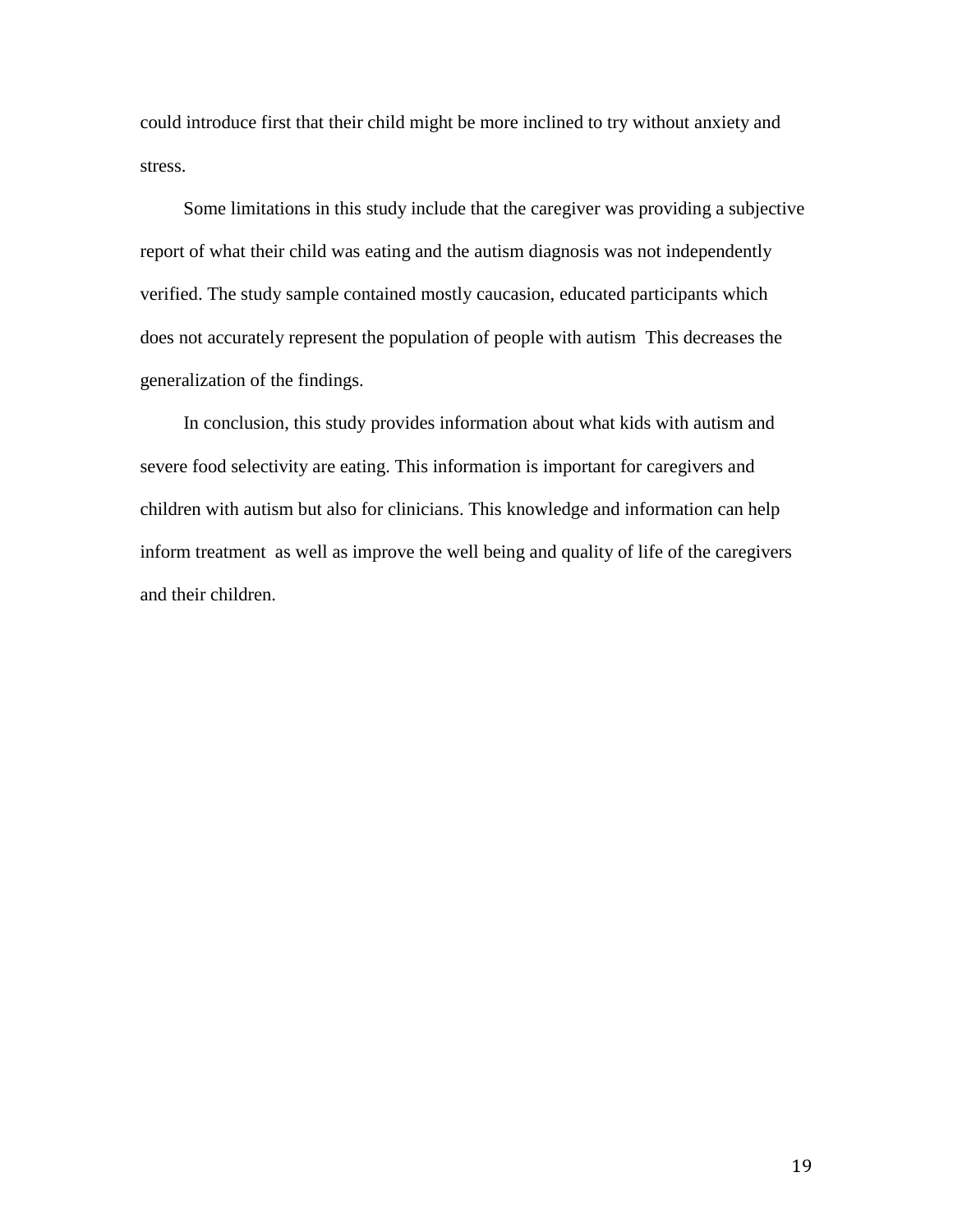#### References

- American Psychiatric Association. (2012). Diagnostic and statistical manual of mental disorders (DSM-5) development. Retrieved from: [http://www.dsm5.org](http://www.dsm5.org/)
- Ahearn, W. H., Castine, T., Nault, K., & Green, G. (2001). An assessment of food acceptance in children with autism or pervasive developmental disorder-Not otherwise specified. *Journal of Autism and Developmental Disorders, 31,* 505- 511
- Ausderau, K., & Juarez, M., (2013). The Impact of Autism Spectrum Disorders and Eating Challenges on Family Mealtimes. *Clinical Research Reports. 5* (5) 315- 322).

Bagby, M. S., Dickie, V. A., & Baranek, G. T. (2012). How sensory experiences of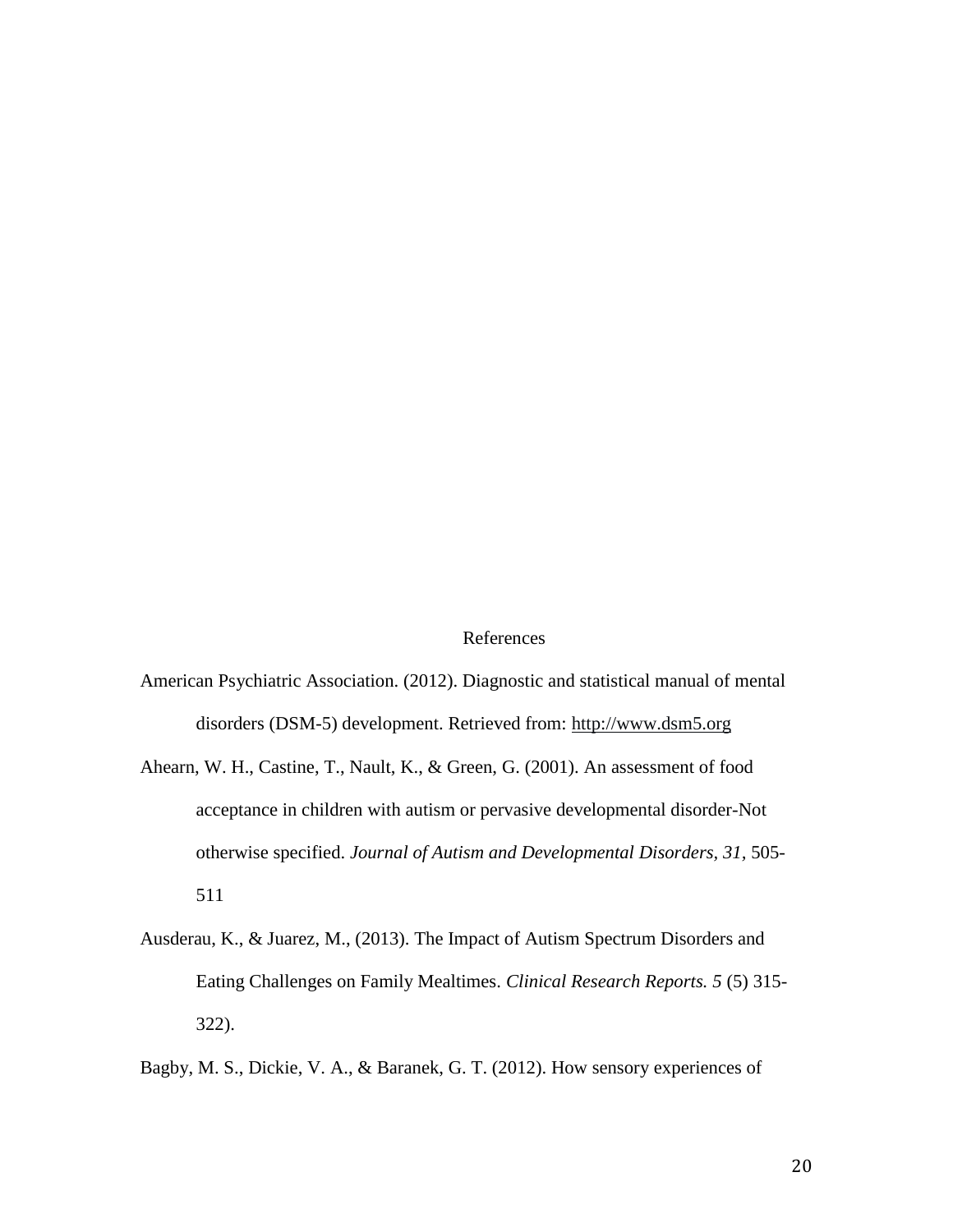children with and without autism affect family occupations. *American Journal of Occupational Therapy, 66,* 78-86.

- Bandini, L. G., Anderson, S. E., Curtin, C., Cermak, S., Evans, E. W., Scampini, R., Maslin, M., & Must, A. (2010). Food selectivity in children with autism spectrum disorders and typically developing children. *The Journal of Pediatrics, 157* (2), 141-144
- Bowers, L. (2002). An audit of referrals of children with autistic spectrum disorder to the dietetic service. *Journal of Human Nutrition and Dietetics, 15* (2), 141-144.
- Centers for Disease Control and Prevention (CDC). Preva- lence of Autism Spectrum Disorders–Autism and Developmental Disabilities Monitoring Network, United States, 2008. Morbidity and Mortal Weekly Report (MMWR) 2012; Vol. 61(3).
- Cermak, S., Curtin, C., & Bandini, L. (2010). Food selectivity and sensory sensitivity in children with autism spectrum disorders. *Journal of the American Dietetic Association, 110* (2), 238-246.
- Cornish, E. (1998). A balanced approach towards healthy eating in autism. *Journal of Human Nutrition and Dietetics, 11*, 501-509.
- DeGrace, B. W. (2004). The everyday occupation of families with children with autism. *American Journal of Occupational Therapy, 58,* 543-550.

DeMeyer, M. K. (1979). Parents and children in autism. New York: Wiley. Emond, A., Emmet, P., Steer, C., & Golding, J. (2010). Feeding symptoms, dietary patterns, and growth in young children with autism spectrum disorders. *Pediatrics, 126,*  e337-e342.

Dovey, T.M., Staples, P.A., Gibson, E.L., & Halford, J. C. G., (2008). Food neophobia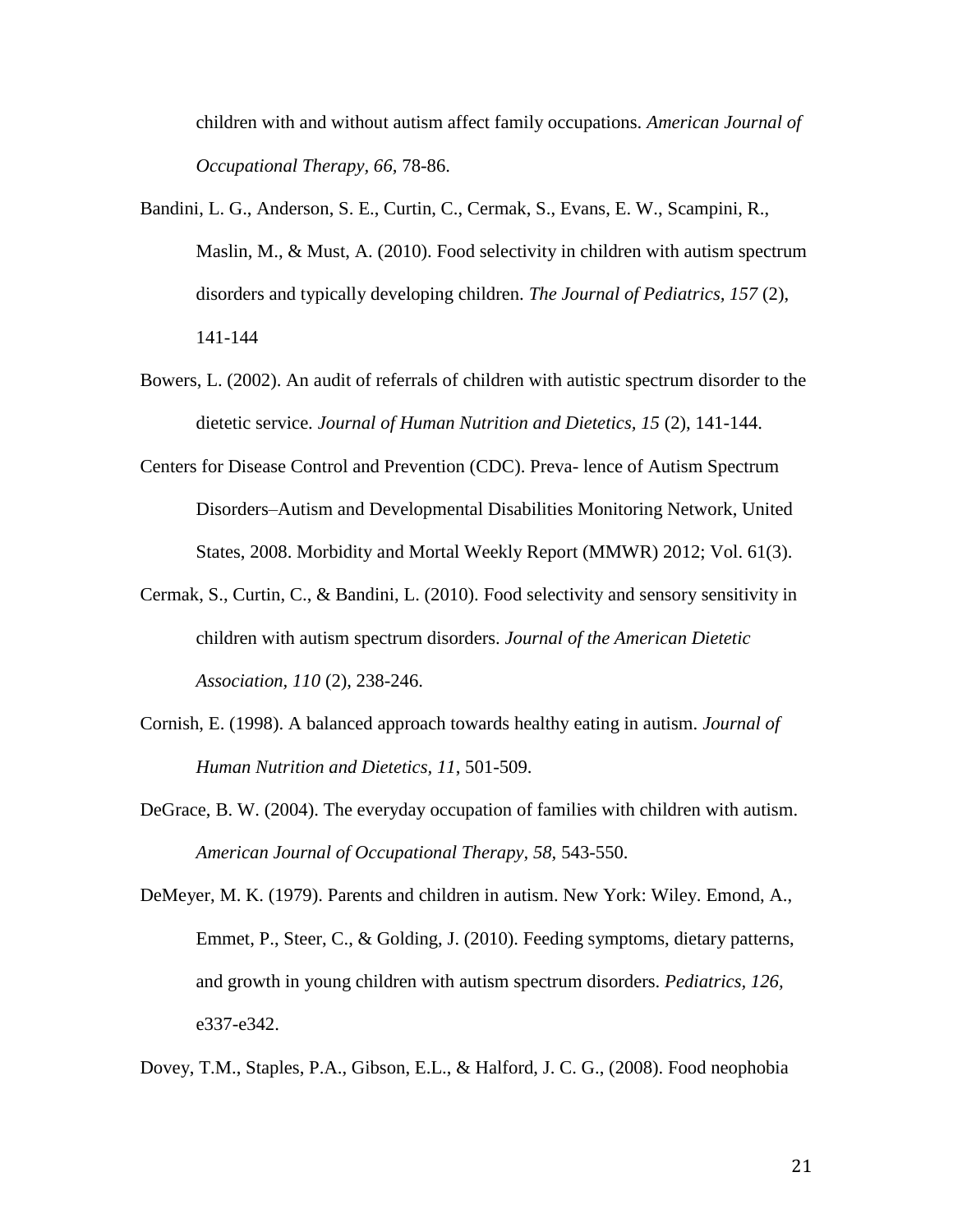and 'picky/fussy' eating in children: A review. *Appetite, 50* 181-193.

- Eisenberg, M. E., Olson, R.E., Neumark-Sztainer, D., Story, M., & Bearinger, L.H. (2004). Correlations between family meals and psychosocial well-being among adolescents. *Arch Pediatric Adolescents Med, 158,* 792-796.
- Evans, J., & Rodger, S. (2008). Mealtimes and bedtimes: Windows to family routines and rituals. *Journal of Occupational Science, 15,* 98-104.
- Field, D., Garland, M., & Williams, K. (2003). Correlates of specific childhood feeding problems. *Journal of Paediatric Child Health, 39*, 299-304.
- Fiese, B.H., & Schwartz, M. (2008). Reclaiming the family table: Mealtimes and child health and well-being. In: *Social Policy Report: Giving Child and Youth Development Knowledge Away*. Washington, DC: *Society for Research in Child Development,* 3-9.
- Fiese, B. H. (2007). Routines and rituals: Opportunities for participation in family health. *OJRT Occupational Participation Health, 27,* (4 suppl):S41-S49
- Fiese, B.H., & Foley, K. P. (2006). Routine and ritual elements in family mealtimes: Contexts for child well-being and family identity. *New Dir Child Adolescents Development, 111*, 67-89
- Gillman, M. W., Rifas-Shiman, S. L., Frazier, A. L., et al. (2000). Family dinner and diet quality among older children and adolescents. *Arch Fam Med, 9,* 235-240.
- Herndon, A.C., DiGuiseppi, C., Johnson., S.L., Leiferman, J., & Reynolds, A. (2009). Does nutritional intake differ between children with autism spectrum disorders and children with typical development? *Journal of Autism and Developmental Disorders, 39*, 212-222.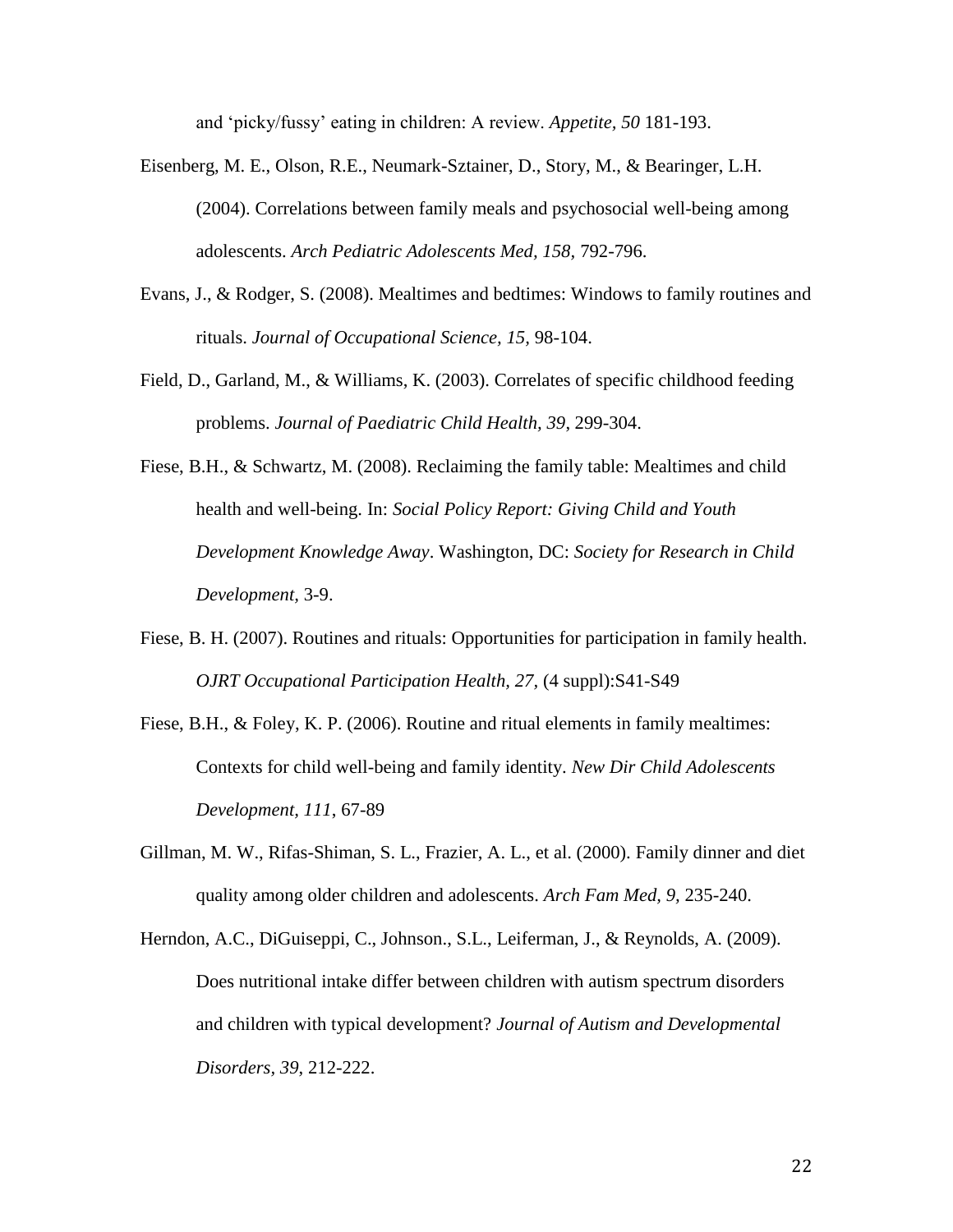- Kral, T. V. E., Eriksen, W. T., Souders, M. C., Pinto-Martin, J. A. (2013). Eating behaviors, diet quality, and gastrointestinal symptoms in children with autism spectrum disorders: A brief review. *Journal of Pediatric Nursing, 28,* 548-556.
- Martins, Y., Young, R. L., & Robson, D. C. (2008). Feeding and eating behaviors in children with autism and typically developing children. *Journal of Autism and Developmental Disorders, 38,* 1878-1887.
- Marquenie, K., Rodger, S., Mangohig, K., & Cronin, A. (2011). Dinnertime and bedtime routines and rituals in families with a young child with an autism spectrum disorder. *Autism Occupational Therapy Journal, 58,* 145-154.
- Miller, L.J, Anzalone, M. E., Lane, S. J., Cermak, S. A., & Osten, E. T. (2007). Concept evolution in sensory integration: A proposed nosology for diagnosis. *American Journal of Occupational Therapy, 61* (2), 135-140.
- Schreck, K. A., & Williams, K. (2006). Food preferences and factors influencing food selectivity for children with autism spectrum disorders. *Research in Developmental Disabilities, 27*, 353-363.
- Smith, A., Roux, S., Naidoo, N. T., & Venter, D. J. L. (2005). Food choices of tactile defensive children. *Nutrition, 21*, 14-19
- Stanek, K., Abbott, D., & Cramer, S. (1990). Diet quality and the eating environment of preschool children. *J Am Diet Association, 90,* 1582-1586.
- Suarez, M., Nelson, N., Curtis, A., (2012). Associations of physiological factors, age, and sensory over-responsivity with food selectivity in children with autism spectrum disorder. *The Open Journal of Occupational Therapy, 1* (1), 1-4.

Suarez, M., Nelson, N., Curtis, A., (2013). Longitudinal follow-up of factors associated